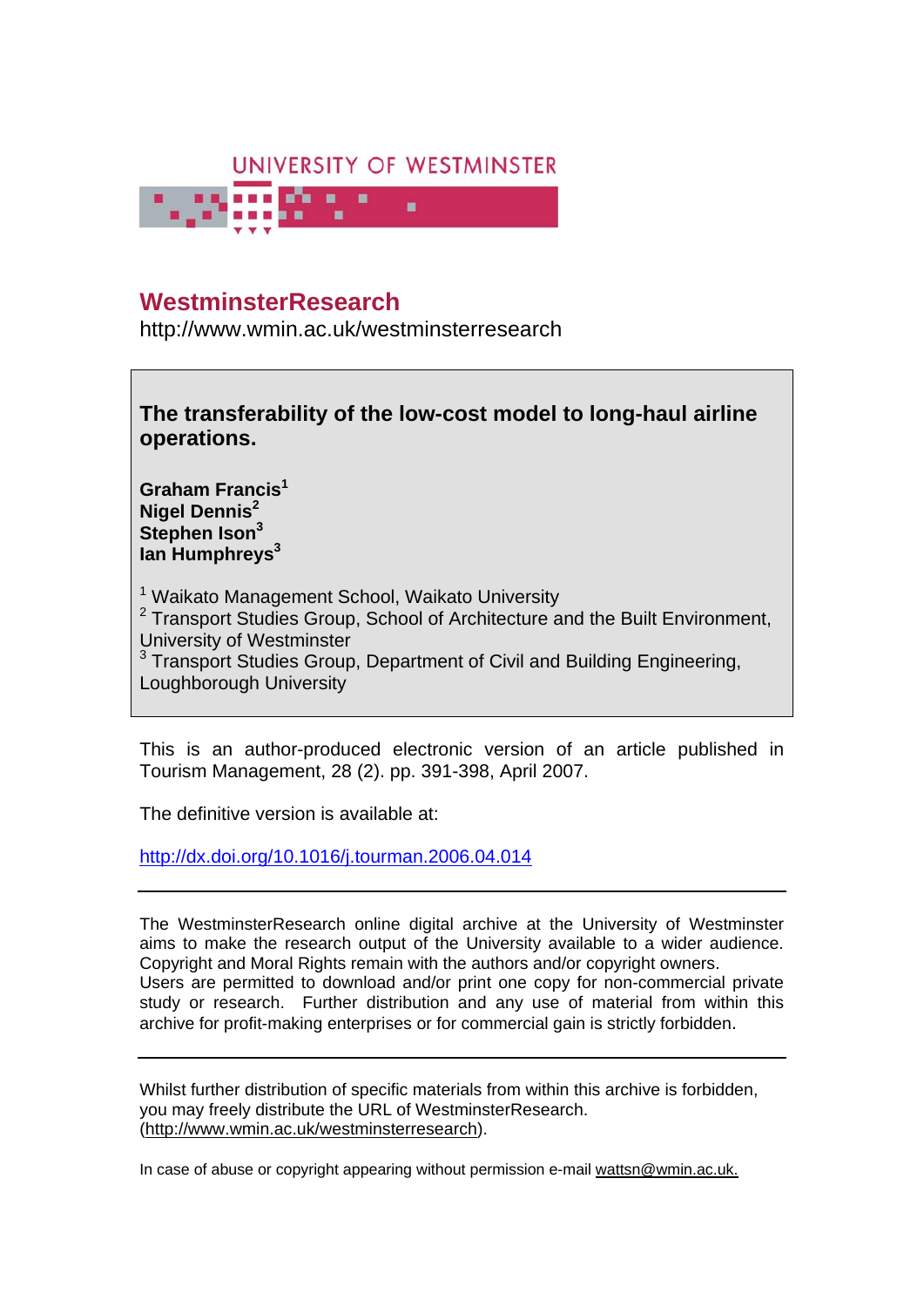# **THE TRANSFERABILITY OF THE LOW-COST MODEL TO LONG-HAUL AIRLINE OPERATIONS**

#### **Graham Francis\*, Nigel Dennis, Stephen Ison and Ian Humphreys**

# **\* Corresponding author**

Graham Francis Waikato Management School, Waikato University, Hamilton, New Zealand. Tel: +64 7 856 2889 Fax: +64 7 838 4332 gajf@waikato.ac.nz

Dr Nigel Dennis Transport Studies Group University of Westminster 35 Marylebone Road London, NW1 5LS UK Tel: +44 20 7911 5000 Fax: +44 20 7911 5057 dennisn@westminster.ac.uk

Dr Stephen Ison and Dr Ian Humphreys Transport Studies Group, Department of Civil and Building Engineering, Loughborough University, Loughborough, Leicestershire, LE11 3TU, UK. Tel: +44 1509222605, Fax: +44 1509223981, s.g.ison@lboro.ac.uk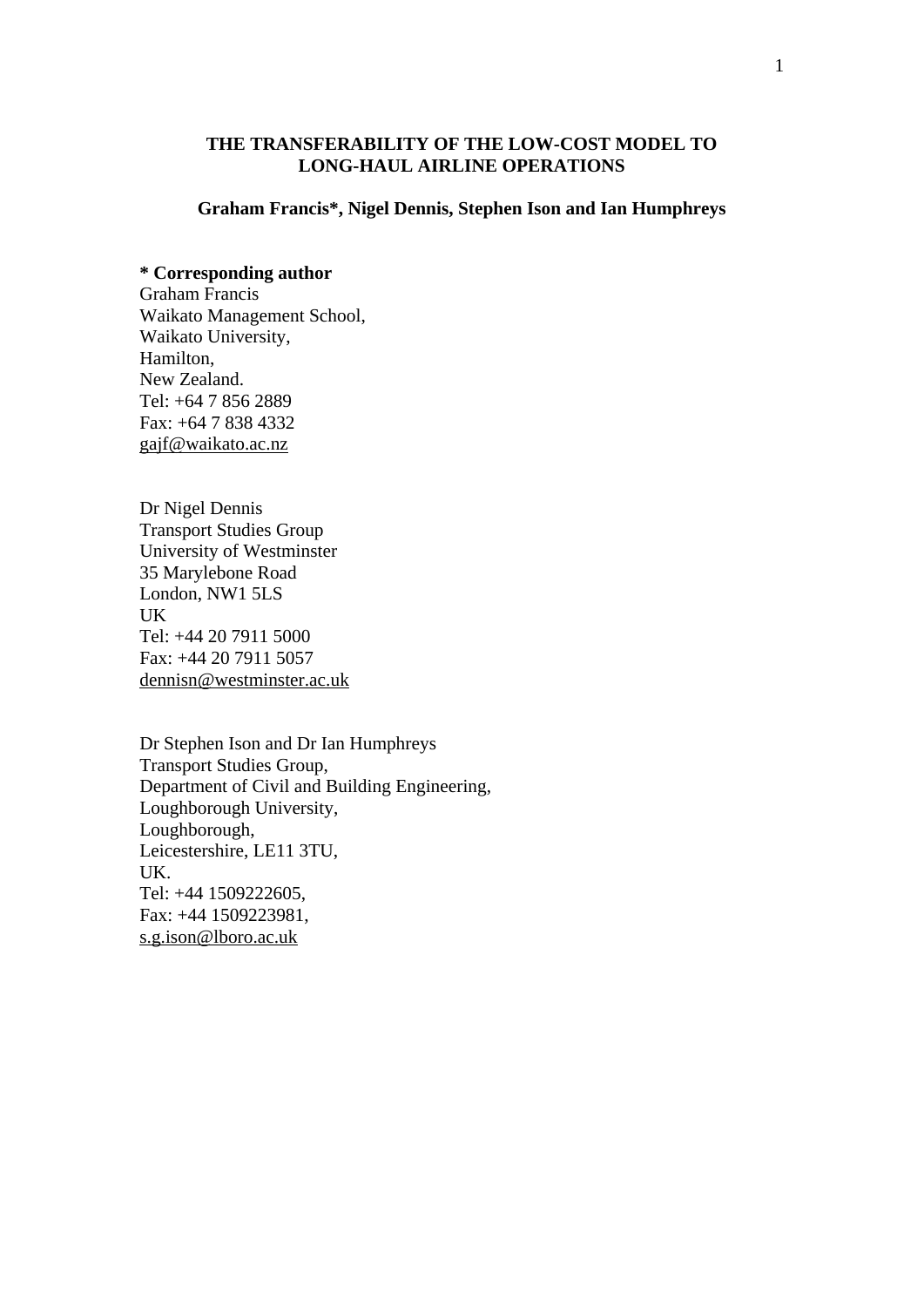# **THE TRANSFERABILITY OF THE LOW-COST MODEL TO LONG-HAUL AIRLINE OPERATIONS**

# **Abstract**

Since their emergence in the US in the mid 1970's there has been significant growth in the low-cost airline sector but with a few notable exceptions low-cost airlines have operated on short-haul routes. This paper examines the extent to which the low-cost model is, or could be, applicable to long-haul operations and whether the recent emergence of long-haul low-cost carriers is a sustainable phenomenon. The authors explore the extent to which elements of the so-called low-cost model might be transferable to long-haul operations. The paper seeks to quantify the potential cost differentials that might be achievable on a long-haul 'no-frills' service. The paper also speculates as to the development and sustainability of the low-cost long-haul operations.

**Key words: Long-Haul Low-cost carriers, Airlines**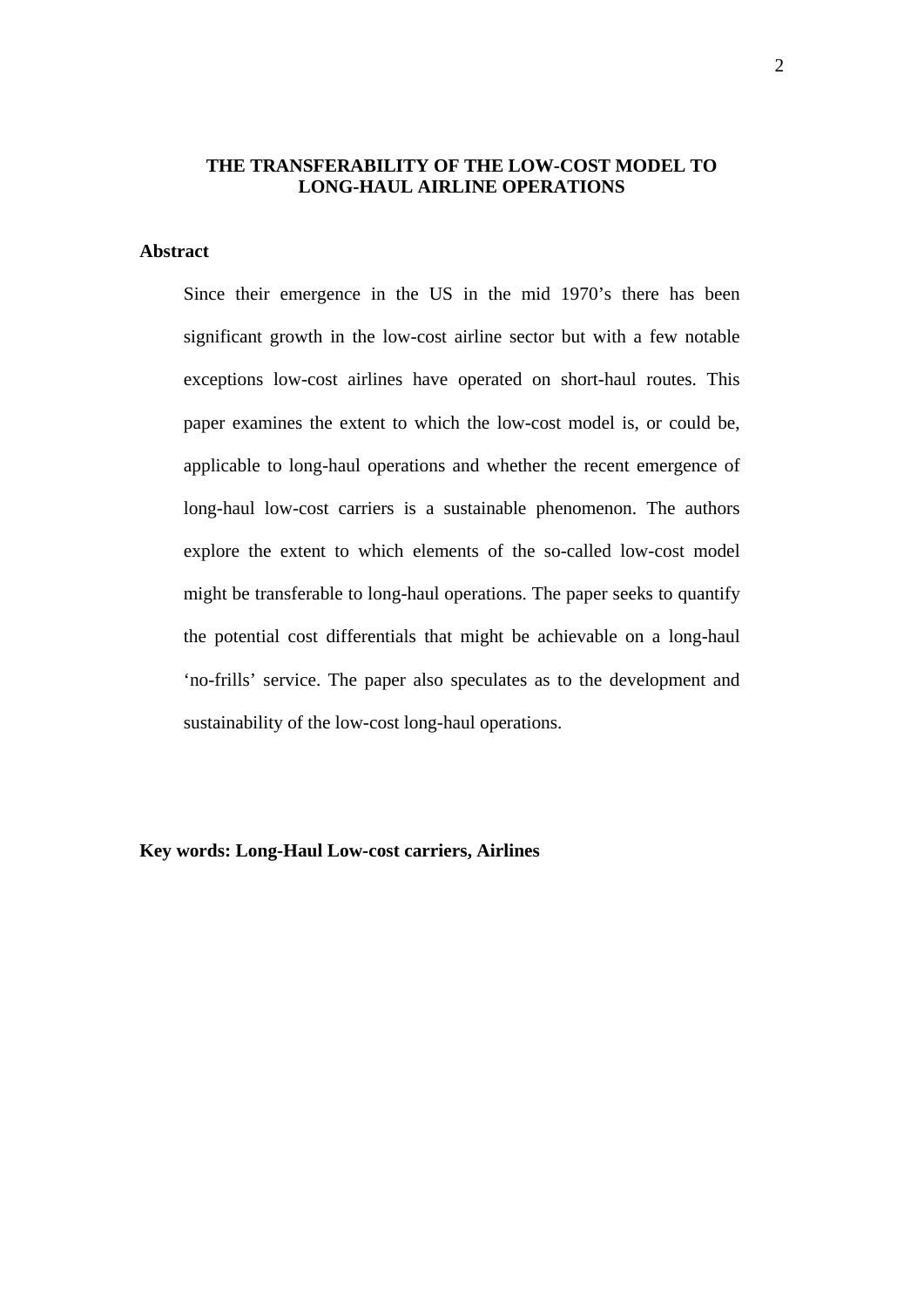## **1. Introduction**

The low-cost airline revolution has been dramatic (Campbell and Kingsley Jones, 2002) but has so far been largely confined to the short-haul market. There are a number of reasons why it is more difficult to translate the low-cost formula into the long-haul market, although there have been attempts, most notably by Freddie Laker's Skytrain, operating across the North Atlantic, some twenty five years ago. More recently however there have been a growing number of new lower cost entrants on long-haul routes. The aim of this paper is to examine the issues raised with respect to the development of long-haul low-cost and to assess the sustainability of such operations. Through an assessment as to whether the low-cost business model is feasible for long-haul routes namely, which elements of the model are transferable to long-haul operations, whether there is sufficient demand for so called basic "no frills" services on long-haul routes and what competitors' responses may be.

In terms of research methods, in addition to a review of the history and development of low-cost operators the paper undertakes an analysis of the potential cost differentials that may be achievable by low-cost long-haul airlines. The authors provide a framework for analysing the applicability of cost efficiencies to long-haul operations. A quantification of the savings that may be achievable has been made drawing on statistical sources comprising IATA, AEA and the Civil Aviation Authority Financial statistics. Secondary sources of information for this paper have been gathered from a review of current academic literature and information gleaned from published industry sources.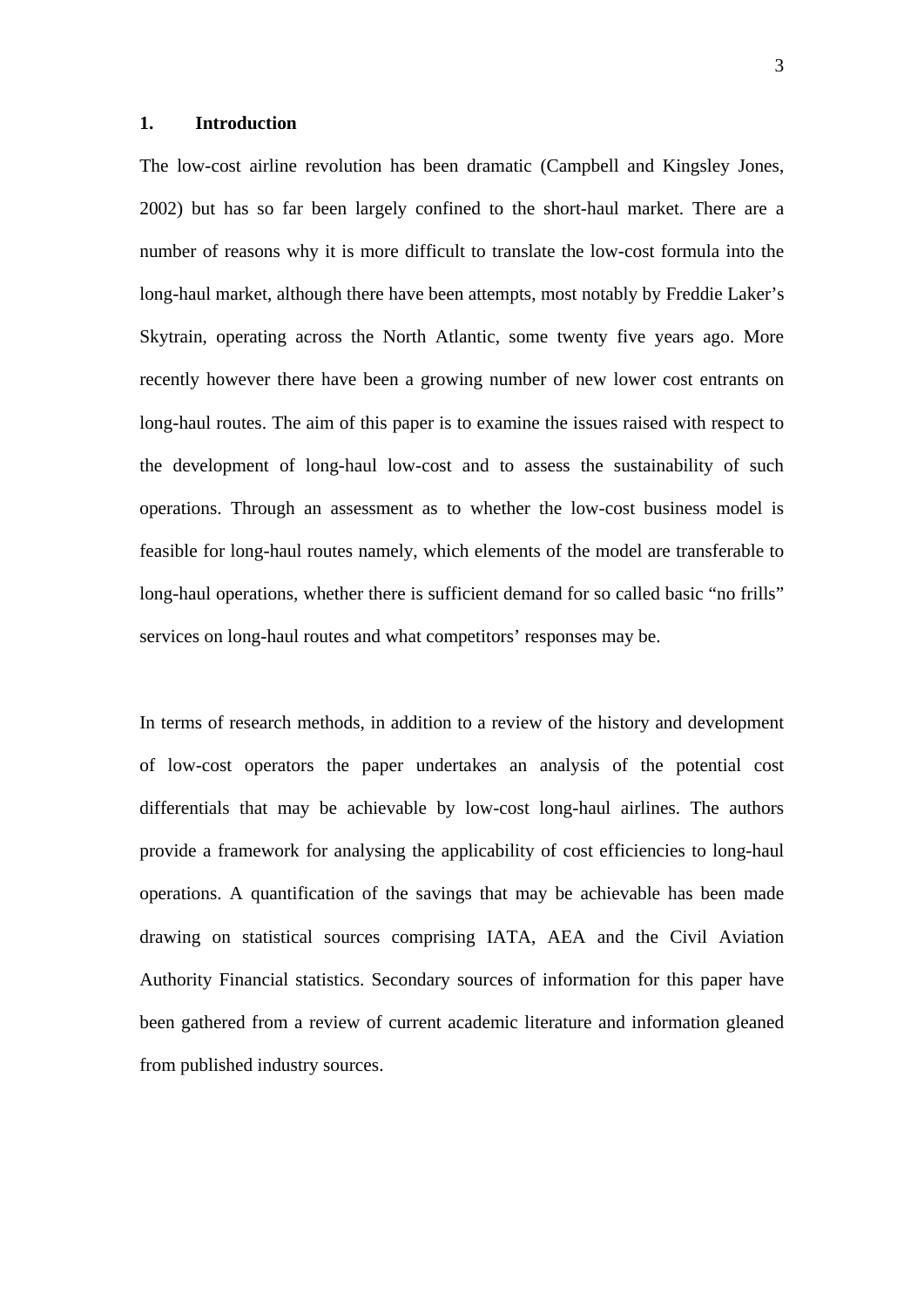#### **2. Adapting the Low-cost Model for Long-Haul Operations**

Central to the low-cost model is the strategy for the airline to be able to compete on price having achieved cost advantages relative to their competitors. Porter (1985) identified three generic strategies to achieve competitive advantage cost leadership, product differentiation, and market segmentation (or focus). The low-cost airline model is in essence an attempt to achive cost leadership (although some low-cost airlines additionally attempt to differentiate their services and focus on particular sectors). Langfield-Smith (1997) stated that cost advantages can be achieved in a number of ways. The low-cost airline model is closely associated with the so called 'Southwest Model' (Doganis, 2001; Francis *et al*, 2006) in the US. The 'Southwest Model' has been further developed by other Low-cost Carriers (LCC's) (Barrett, 2004; Francis *et al*, 2005). Whilst not all aspects of this model are transferable to long-haul operations there are a number which are. It should also be noted that a cost leadership strategy applied to long-haul routes is not necessarily dependent on achieving all the cost efficiencies in the same way as Southwest or other short-haul low-cost carriers.

Low-cost airlines have been predominantly short-haul operations, partly because of the regulatory context on long-haul services and partly because some facets associated with low-cost operations have been seen as less compatible with long-haul flights such as the need for food, seat pitch and in-flight entertainment. According to Williams et al (2003) shorter routes offer greatest potential to achieve cost competitiveness over the network carriers. Table 1 considers the applicability of particular cost efficiencies achieved by short-haul operators as part of a cost leadership strategy applied to long-haul operations.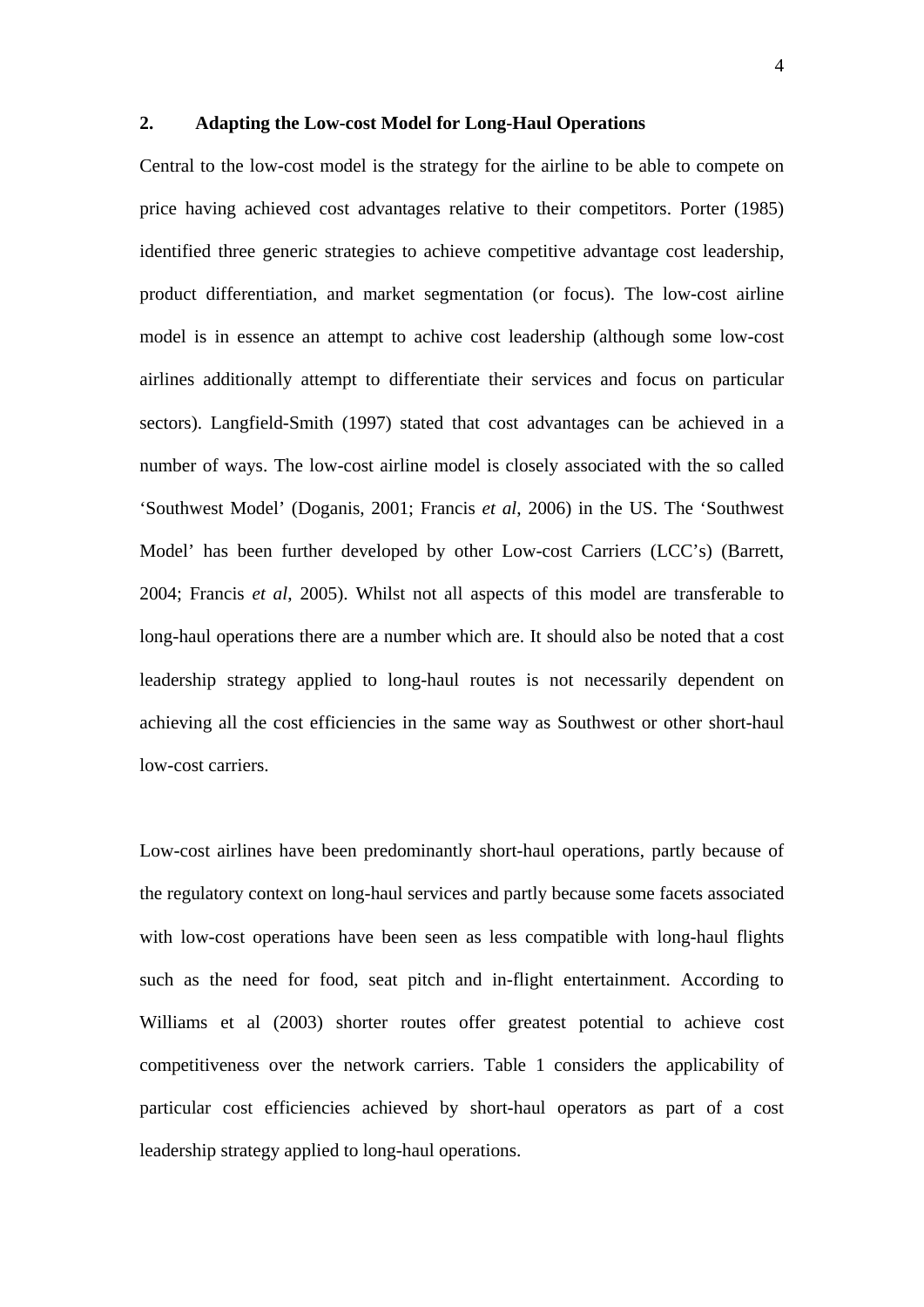When considering the transferability between short and long-haul it is helpful to consider a definition of long-haul. The Association of European Airlines (AEA) (2004) provides a definition of short, medium and long-haul. Europe-Middle East and North Africa is medium-haul whilst anything transatlantic is long-haul. Hence the cut between medium and long-haul is around 6 hours flying time, roughly equivalent to the range of unadapted short-haul aircraft such as the Airbus A320. The Sahara Desert and the Atlantic Ocean form natural clear cut dividers when travelling from Europe. There is already evidence of a longer distance low-cost model with Southwest and JetBlue flying transcontinental routes in the US of 4-6 hours flight time (Flint, 2003). This is only medium-haul by international standards however and still uses Boeing 737 or Airbus A320 equipment.

#### **INSERT TABLE 1 AROUND HERE**

Traditional airlines in general already obtain low seat mile costs and hence offer competitive fares on long-haul services. For example, Virgin Atlantic's seat mile cost is 43% lower than easyJet's, although admittedly on a much longer average stage length (Civil Aviation Authority, 2005). In long-haul markets there also remains a significant demand from those willing to pay a premium price for sleeper seats and other comforts. With passengers at the front of the cabin paying many thousands of pounds for their ticket, the marginal cost of supplying the economy class seats at the back of a mixed configuration aircraft falls considerably. By filling the aircraft with economy class it would be difficult to do better than this, especially as seat pitch on long-haul cannot be realistically reduced below the 31" provided by the major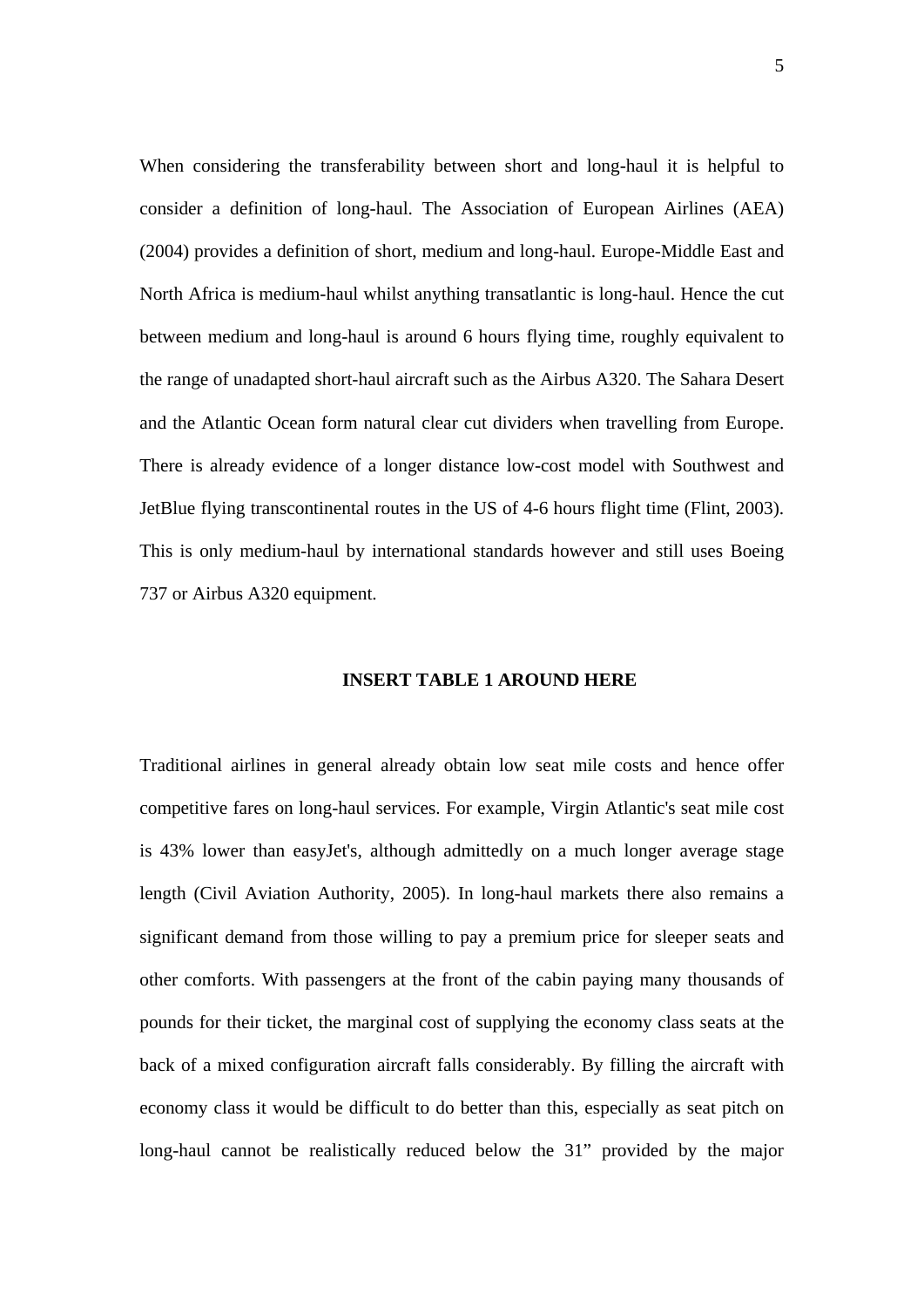airlines. On some aircraft types it is possible to squeeze an extra seat across the cabin (e.g. 8 abreast instead of 7 on the Boeing 767, 10 instead of 9 on the Boeing 777 or MD11).

It is difficult for low-cost airlines to match the utilisation improvements that have been achieved on long-haul routes as long-haul aircraft are already flying 15-16 hours a day with carriers such as KLM and Lufthansa, many sectors being overnight (Table 2). 'Time window' constraints and maintenance requirements make it impractical to squeeze out much more than this. In the short-haul markets, LCC's were able to raise load factors from the 60-70% achieved by traditional airlines up to around 80%. Load factors are already much higher for long-haul airlines however, with most major European airlines exceeding 80%. A long-haul low-cost operator therefore has limited scope for improvement.

#### **INSERT TABLE 2 AROUND HERE**

It is also difficult to eliminate 'frills' altogether. The longer the sector the more frills required. Some form of catering service is required on flights of 8 to 10 hours – even if paid for 'on demand', the costs of the galley space and the complications of loading catering and cleaning the aircraft remain. Seats must be allocated as families are unwilling to be split up for that length of journey. In-flight entertainment is also more important on long-haul than short-haul (a major selling point of Virgin and Emirates, for example) and the number of toilets realistically cannot be reduced from the major carriers' provision (as has been done on short-haul routes). Large amounts of checked baggage must still be handled. Civair was a South African airline that planned to fly Cape Town-Stansted starting in October 2004. Economy return fares were to start at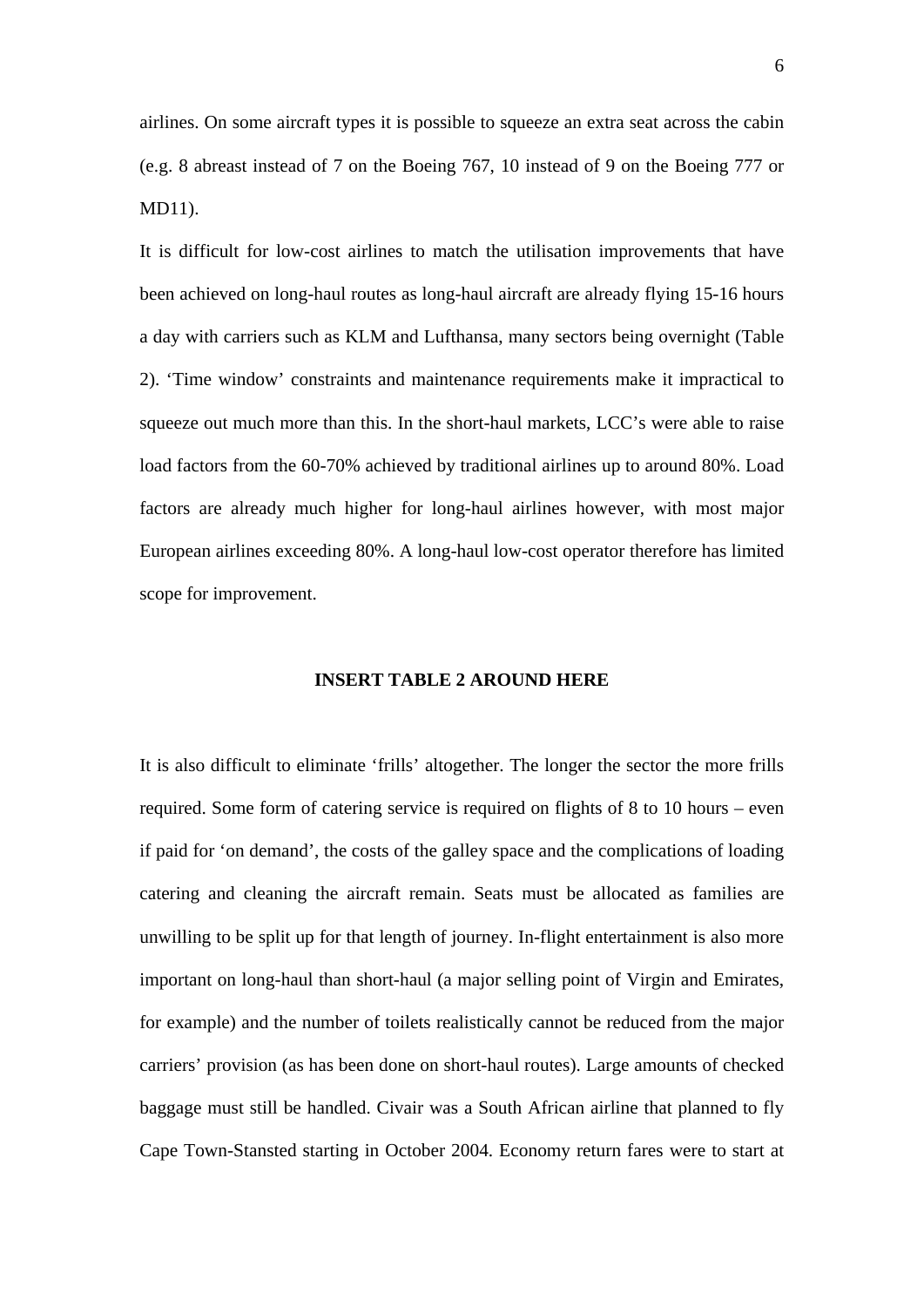£420 and would not have included food, drink or headsets (Noakes, 2004). This was about the same price as indirect flights on KLM and  $£150$  less than the direct operators from Heathrow. The service never started operation.

e ticketing and e marketing are innovations which are extensively used by short-haul LCC's and clearly this is an area that can be applied to long-haul operations also. IATA has set the objective of all carriers in the world adopting 100% e-ticketing by 1st January 2008 (IATA, 2005). Major airlines such as BA, Lufthansa and American sell a significant part of their long-haul capacity through their own websites in their home markets but in foreign markets are still very dependent on travel agents and the Global Distribution Systems (O'Toole and Ionides, 2005). New entrants would face a similar distribution problem.

Business passengers are also unlikely to be willing to forego their frequent flier credits on long distance routes in the way they have on short-haul services, as the rewards are more valuable.

Hubs are much more crucial for long-haul operations than for short-haul. As Hooper states '*The economics of consolidating traffic at hubs and using larger aircraft becomes compelling over longer distances'* (Hooper, 2005, p.342). Alderighi et al (2005) provide an interesting comparison between hub-and-spoke and point-to-point strategies and find the need to bundle demand on larger longer haul flights does '*reinforce and preserve the HS* [hub-and-spoke] *configuration*' (Alderighi et al, 2005, p.334).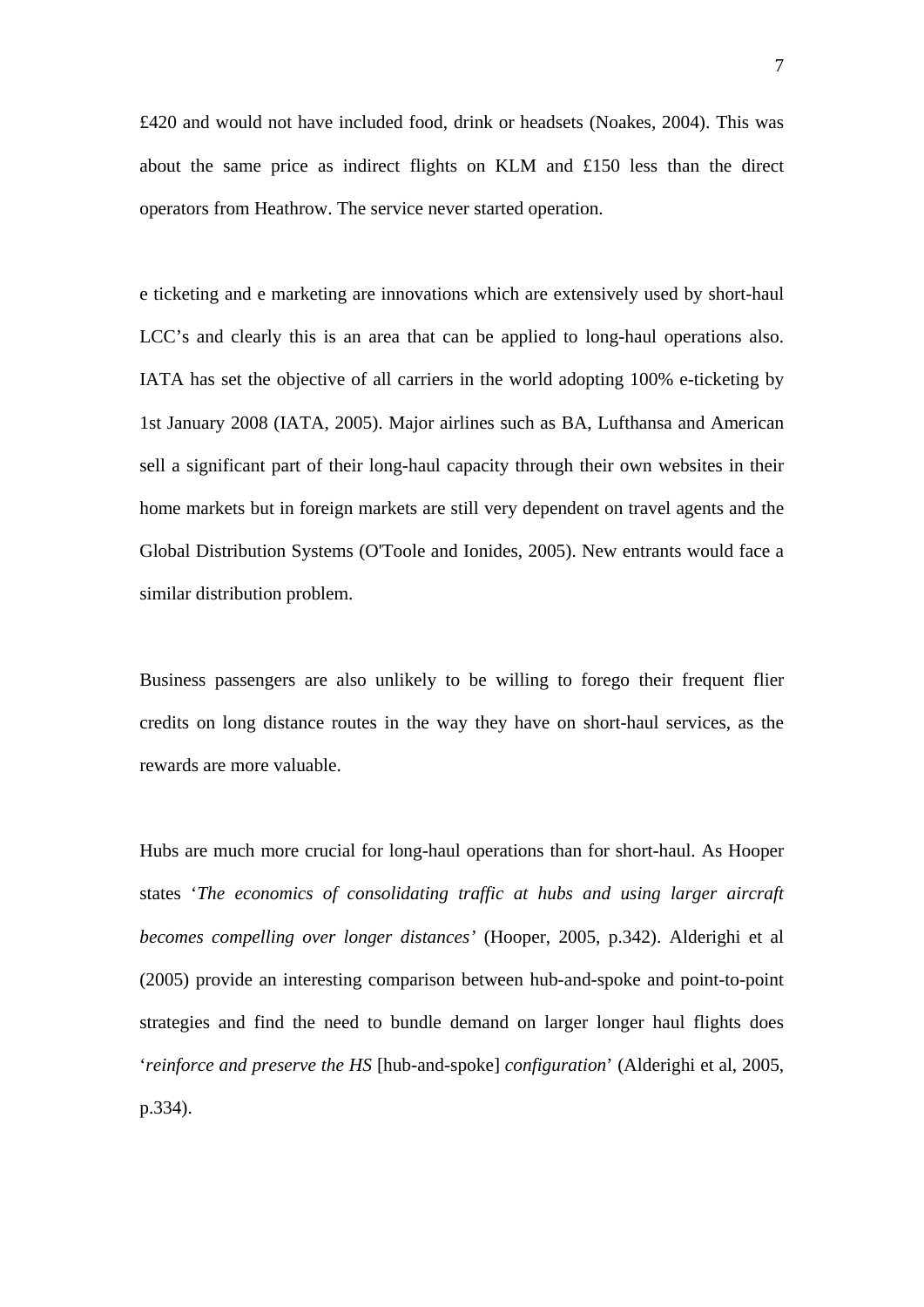Whereas in the short-haul markets passengers can make slightly longer surface journeys to find a suitable non-stop flight, underlying long-haul demand is dispersed over a very wide range of origins and destinations, many at considerable distance from points with direct service. The only dense long-haul point-to-point markets from Europe equate roughly to Virgin Atlantic's network from London plus a handful of Paris routes and a few services to New York. Other flights are heavily dependent on connecting traffic at one or both ends of the route. For example, 85% of American Airlines' Manchester-Chicago traffic connects at Chicago and even on London-Chicago it is over 60% (Office for National Statistics, 2004).

The European airlines have high transfer volumes at the European end (50-80% for KLM at Amsterdam and Lufthansa at Frankfurt) and on some of the thin hub-hub routes e.g. Paris-Cincinnati or Amsterdam-Memphis, with limited numbers only a small proportion of passengers are making a simple direct flight. Hubs also provide a viable competitive alternative to direct flights on long-haul journeys for passengers wishing to save money. Travellers are willing to fly London-San Francisco via Minneapolis or London-Singapore via Dubai in order to cut 20% off the fare. Few would contemplate London-Venice via Frankfurt or Manchester-Paris via Brussels, however.

Use of larger aircraft than the conventional airlines may have the potential to significantly reduce unit costs. Thus if BA is using a Boeing 777 it would be possible to undercut their seat mile costs with a new Airbus A380. This however flies in the face of low-cost airlines' strategy on short-haul routes where they have kept to the modest Boeing 737 size equipment in order to remain competitive on frequency.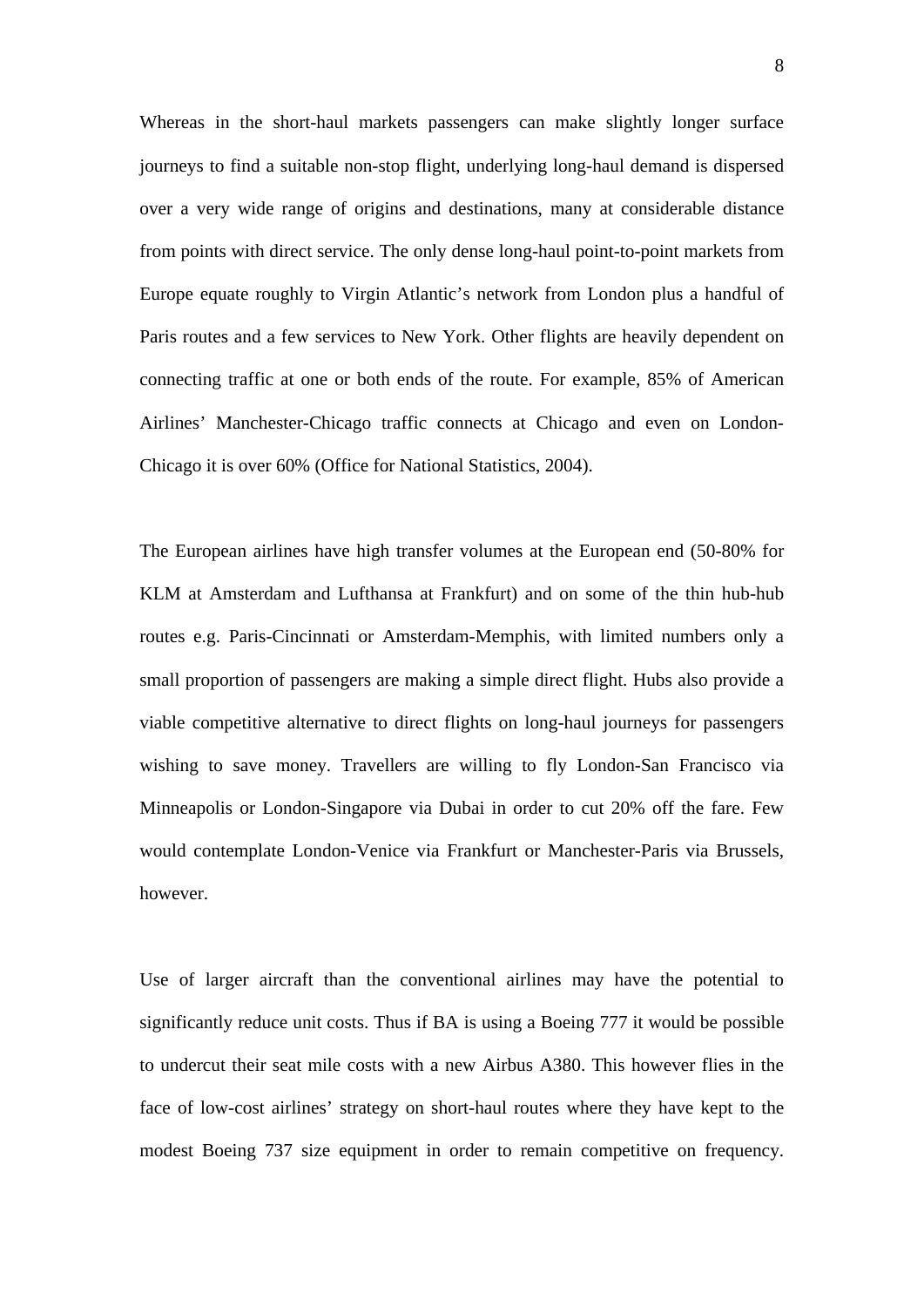Without the hub feed of the majors, large aircraft are not really a viable proposition. Boeing 737s cannot operate efficiently on sectors of more than around 5 hours; the Boeing 757 stretches this to 7 hours but for the majority of long-haul markets, the Boeing 767-200 is the smallest practicable option with 274-290 seats on high density layout as used by Thomsonfly. This aircraft is still range restricted at high payloads however so the Boeing 767-300ER may be the most realistic choice for markets such as the North Atlantic.

Cargo is another area of concern. LCC's avoid cargo on short-haul routes as it complicates the operation and slows down turnaround times. On long-haul, cargo is too significant a source of revenue to ignore, particularly if flying aircraft with large belly-hold capacity. This therefore pushes airlines towards the traditional operating model.

The secondary airport strategy which has created dramatic cost savings for Ryanair within Europe (Francis et al, 2004) is less effective in the long-haul markets. As aircraft spend more time in the air and less on the ground, the benefits from low user charges and lack of airport congestion are diminished. Many of the secondary airports do not have runways long enough to handle intercontinental flights and others are too remote from the demand: it is possible to fill a Boeing 737 from Cardiff to Alicante but much more difficult to fill a Boeing 777 from Cardiff to Los Angeles. Some would also have to upgrade terminal facilities to handle 400 passengers at once. The new airport at Doncaster Finningley Robin Hood has aspirations to host transatlantic scheduled services but these would appear to be some way into the future.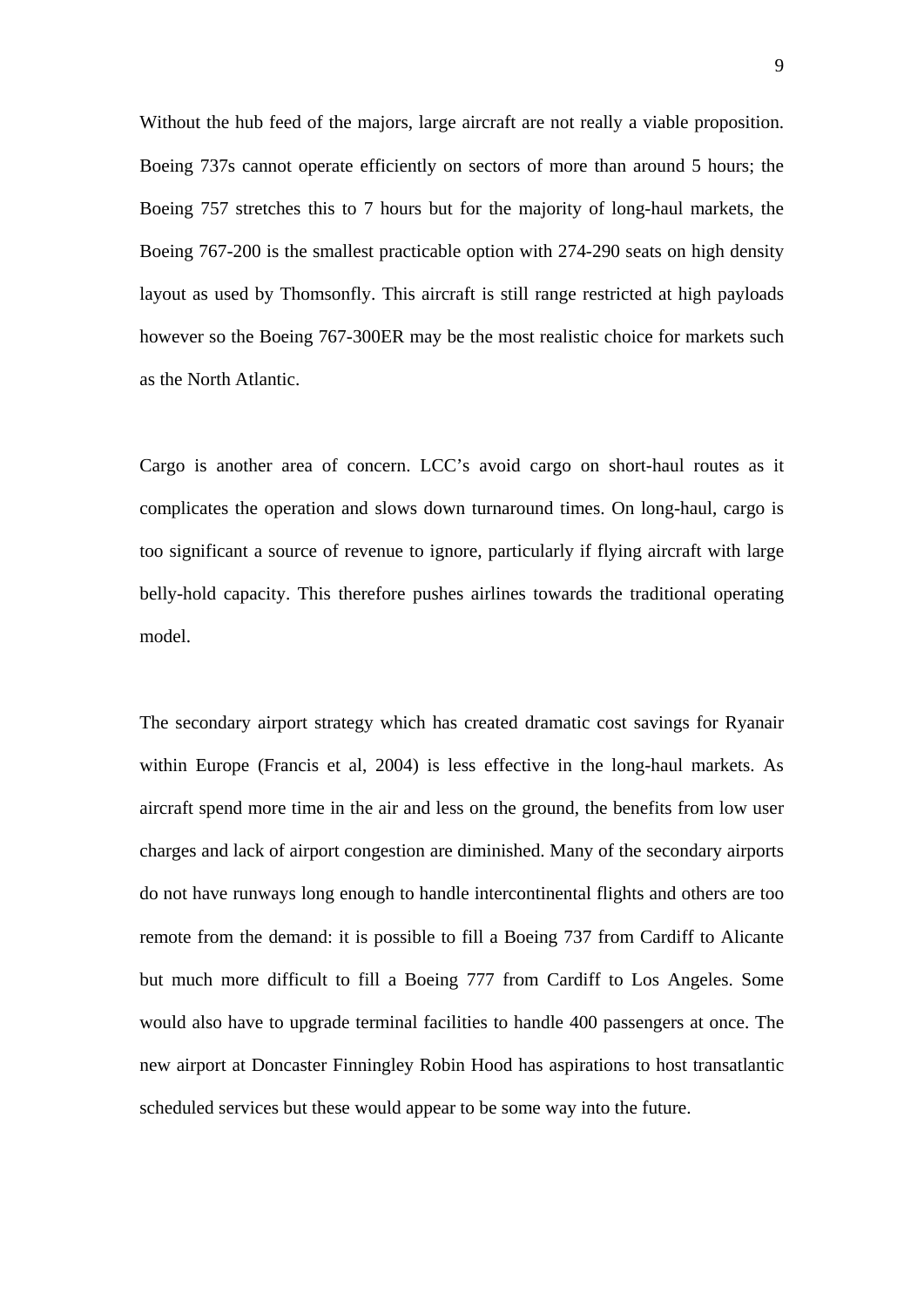The most substantial scope for cutting costs comes from labour. A new entrant could undoubtedly find labour willing to work for less, although again the differential is muted compared to short-haul routes. Traditional airlines often pay staff the same rates across the network which makes them particularly uncompetitive on short-haul routes. On long-haul, low-cost airlines would still have to incur some overseas accommodation costs and allowances as it is physically impossible for staff to return to base each trip. Cabin staff could be reduced in number to the safety minimum (1 per 50 passengers) although this would place increased pressure on those remaining. Indeed, the most viable model for a long-haul airline may be to use lower cost labour (as wage rates differ greatly around the world) but leave other services intact. This is essentially the strategy of carriers such as Thai International or Emirates (Anonymous, 2005a).

If these commercial obstacles were not sufficient, the regulatory barriers in the form of bilateral agreements limit the markets in which a new-entrant low-cost airline could start a service. UK airports (except Heathrow and Gatwick) have relatively liberal access to transatlantic routes and some Far East markets; the UK government would also probably be supportive. In France however there is likely to be more protectionism of Air France. It would be very difficult to create a '7th freedom' network in the way that Ryanair (an Irish airline) has done in Europe. Long-haul routes still essentially have to be from the carrier's home country. Several schemes have been mooted for linking Stansted with a US low-cost base such as Baltimore, enabling passengers to create their own 'low-cost' connections. It is difficult to see this being a very efficient process however, with three independent airlines involved.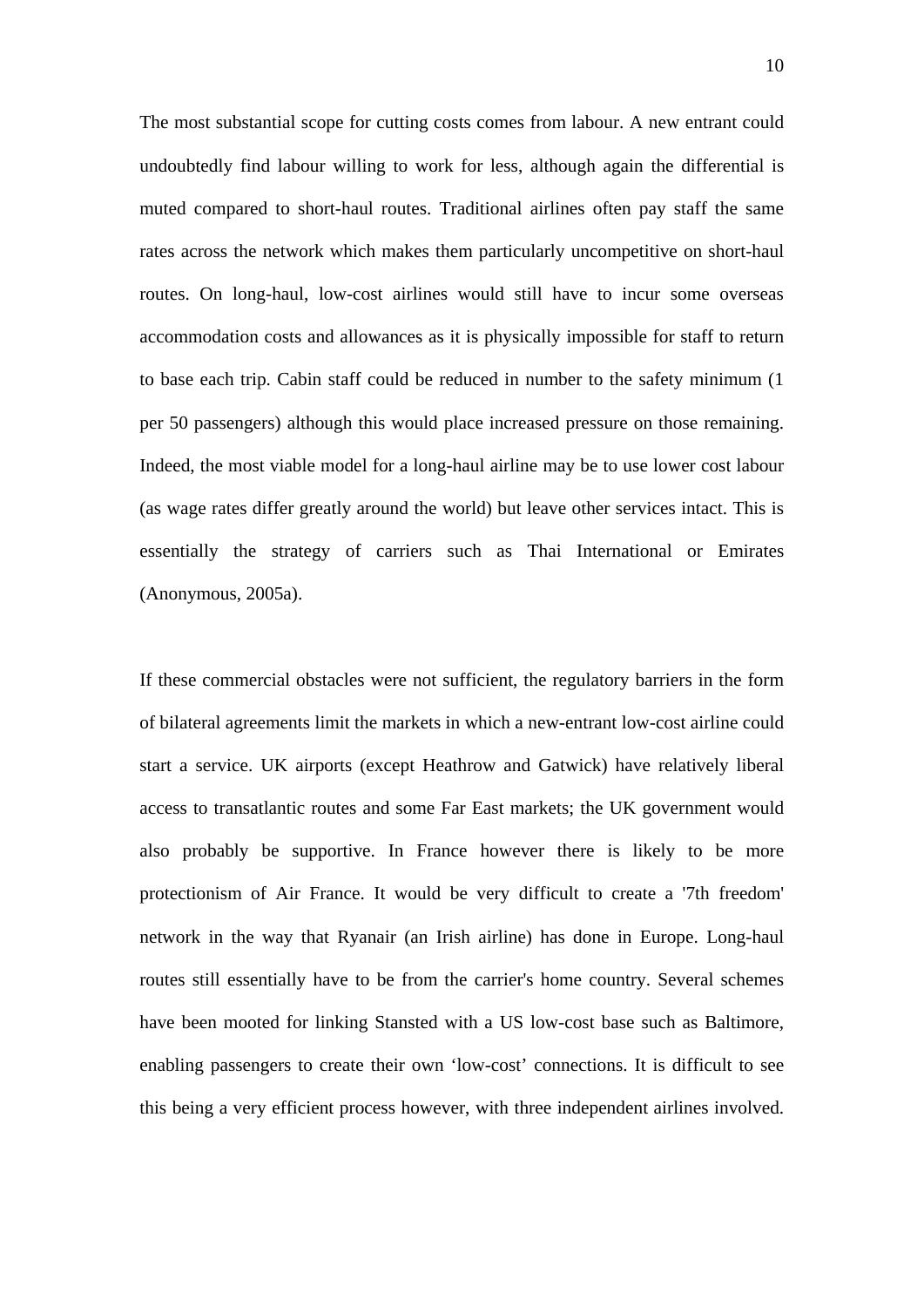This was the original concept of Skylink, which planned to start operations in Spring 2005; it has now metamorphosed into MaxJet, an all business carrier.

For the reasons above, there are relatively few long-haul charter flights, and this provides some evidence of the constraints in the market. The places where charters have been successful in the long-haul arena are on leisure dominated routes (e.g. London-Orlando or London-Goa) or in peak season (e.g. UK-Toronto in summer). These are reflected in the low frequency scheduled services operated by leisure airlines such as LTU and Martinair from Europe to Florida and the Caribbean, also by Air Transat from Canada to European regional airports. Low frequencies can also work in other ethnic markets such as the UK to the Indian sub-continent. The major carriers lose their key advantage where there is no business traffic and are dependent on high fares in peak season to balance the books. Leisure passengers are willing to fit their travel plans around one or two direct flights per week. A seasonal operation only works however if some complementary routes can be found that peak at different times of year. From Canada there is such a flow to Florida and the Caribbean in winter due to the extreme winter climate in Canada but on the great majority of the world's air routes, demand is greatest during the European summer.

#### **3. Potential Cost Differentials**

In this section the authors seek to identify then quantify cost differentials that a longhaul airline following a 'cost leadership strategy' (Porter, 1985) might achieve. In order to quantify the potential cost differentials and fares that would be required on a long-haul 'no-frills' service, a comparison with a traditional airline has been undertaken in Table 3. The unit costs of Virgin Atlantic on the average route in their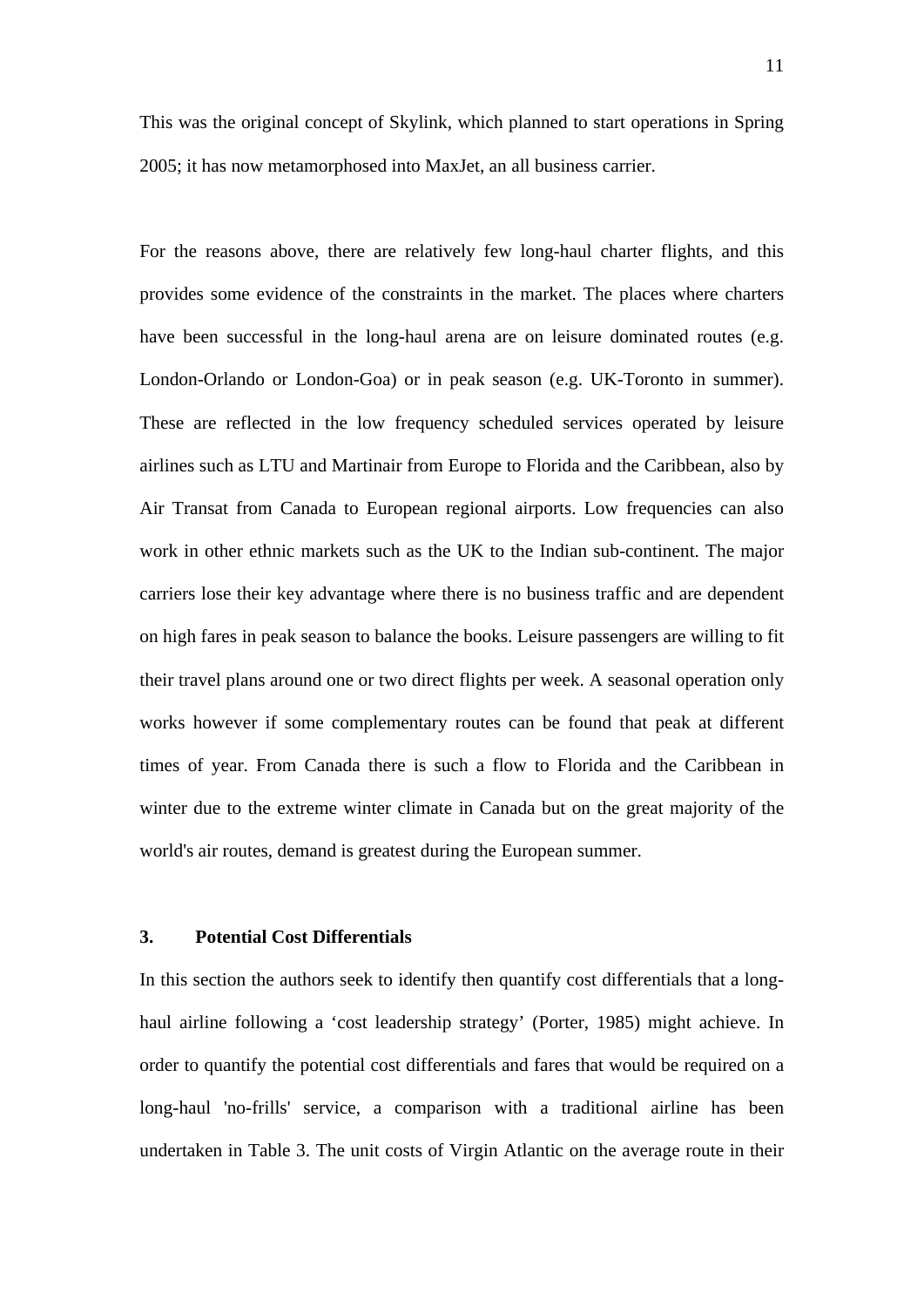long-haul network are shown in the first column of Table 3 calculated from UK Civil Aviation Authority financial data, (Civil Aviation Authority, 2004, Tables 6 and 9). This approximates to London-Chicago - 4000 miles. To estimate the cost savings possible from adopting a no-frills business model, these have been recalculated as shown below. This is then translated to the revenue side of the equation, where on the traditional airlines there is already a wide range of fares with unrestricted Business Class at £5862 return (and First at £9442 where offered) down to economy class excursion fares at £230 to £490 depending on season. One First Class passenger is thus worth more than 40 of the lowest yield passengers paying economy class fares.

# **INSERT TABLE 3 AROUND HERE**

The second column of Table 3 merely distributes these costs over the greater number of passengers that could be carried on a high density, all economy class configuration aircraft operating at 90% load factor. The third column seeks areas where costs can be further reduced. For example, fewer cabin crew are necessary and they can be paid less and secondary airports can be utilised with lower charges. Other areas however such as fuel or aircraft leases will incur the same cost as Virgin.

With all these amendments, the average cost per one-way passenger reduces to £125.51. We can now compare this with the lowest fares currently available. The cheapest return fare averaged across the year is £360 (£330 without government taxes - airport facility charges are included in the cost analysis). The low-cost airline requires £251 to break-even. With a profit margin of 10% this rises to £276. It would then be possible to undercut the traditional airline by £54 per return journey or about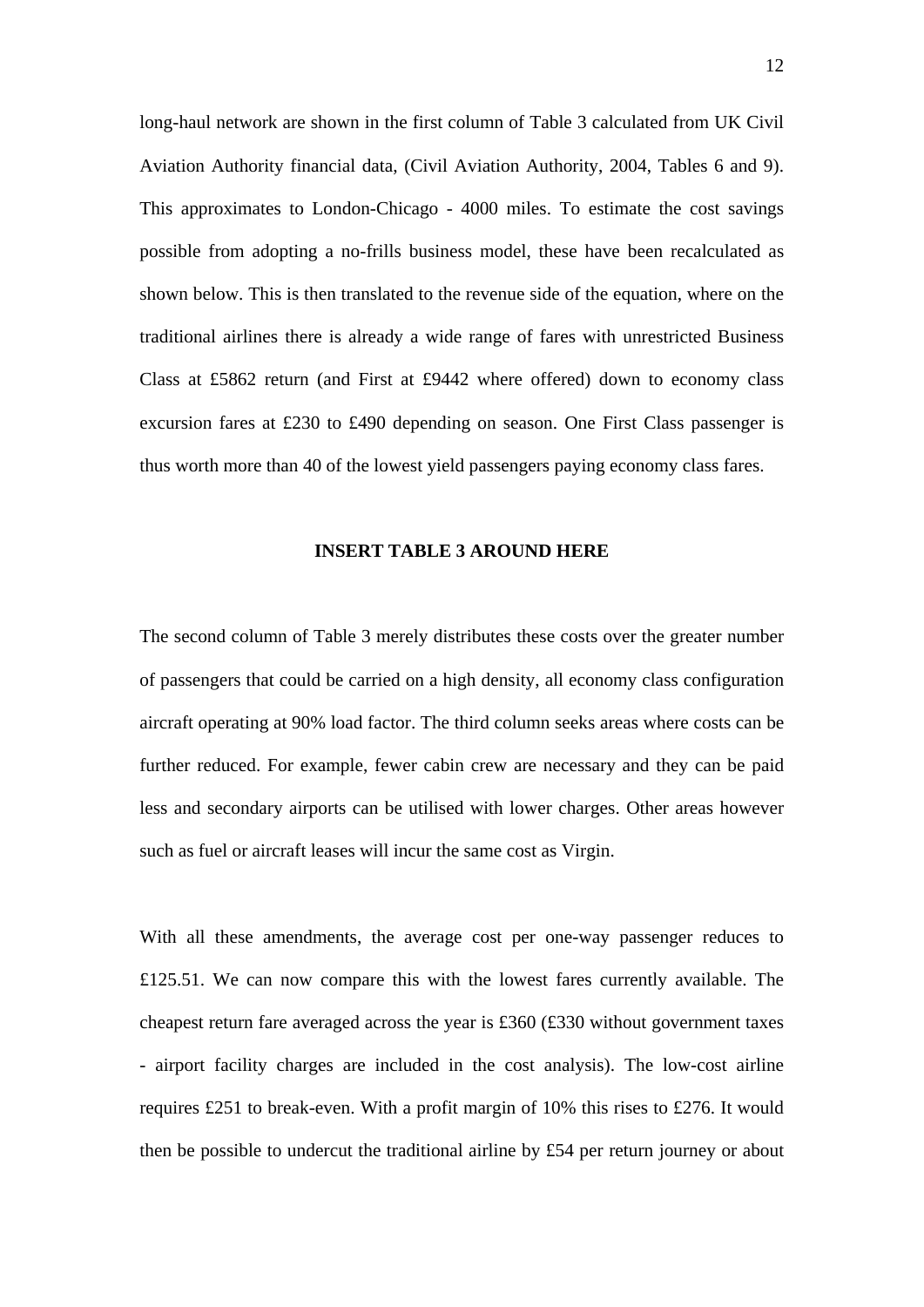15%. For many potential passengers this is unlikely to be a sufficient discount to offset the disadvantages of higher density seating, poor ground handling and no inflight service. It has been observed that low-cost short-haul airlines can do no more than break-even on the carriage of the passengers but make their profit margin from ancillary sales and activities. This would potentially give a £79 price saving or about 22% if only covering operating costs.

Whereas in Europe, low-cost airlines have been able to more than halve the average fare paid per passenger, the best they are likely to achieve in long-haul markets is thus about 20% off - and only by foregoing product features which are relatively more valued on longer journeys. The major airlines could easily react by selectively cutting their fares which would rapidly make it impossible for the no-frills airline to run a viable operation - the fate that befell Laker's Skytrain (as described in the following section). With thousands of city pairs in the major carriers' networks, it is difficult for new entrants on a 'point-to-point' basis to create the level of competition found in short-haul markets.

Having considered what elements of the low-cost model might be transferable to long-haul the following section looks at those airlines that have attempted to achieve competitive advantage though 'low-cost' strategies.

# **4. Skytrain and Beyond**

Most commentators on low-cost operators point to Southwest as the start of the lowcost carrier phenomenon. When considering the long-haul low-cost however then the earliest example is Freddie Laker's Skytrain which operated its first service on the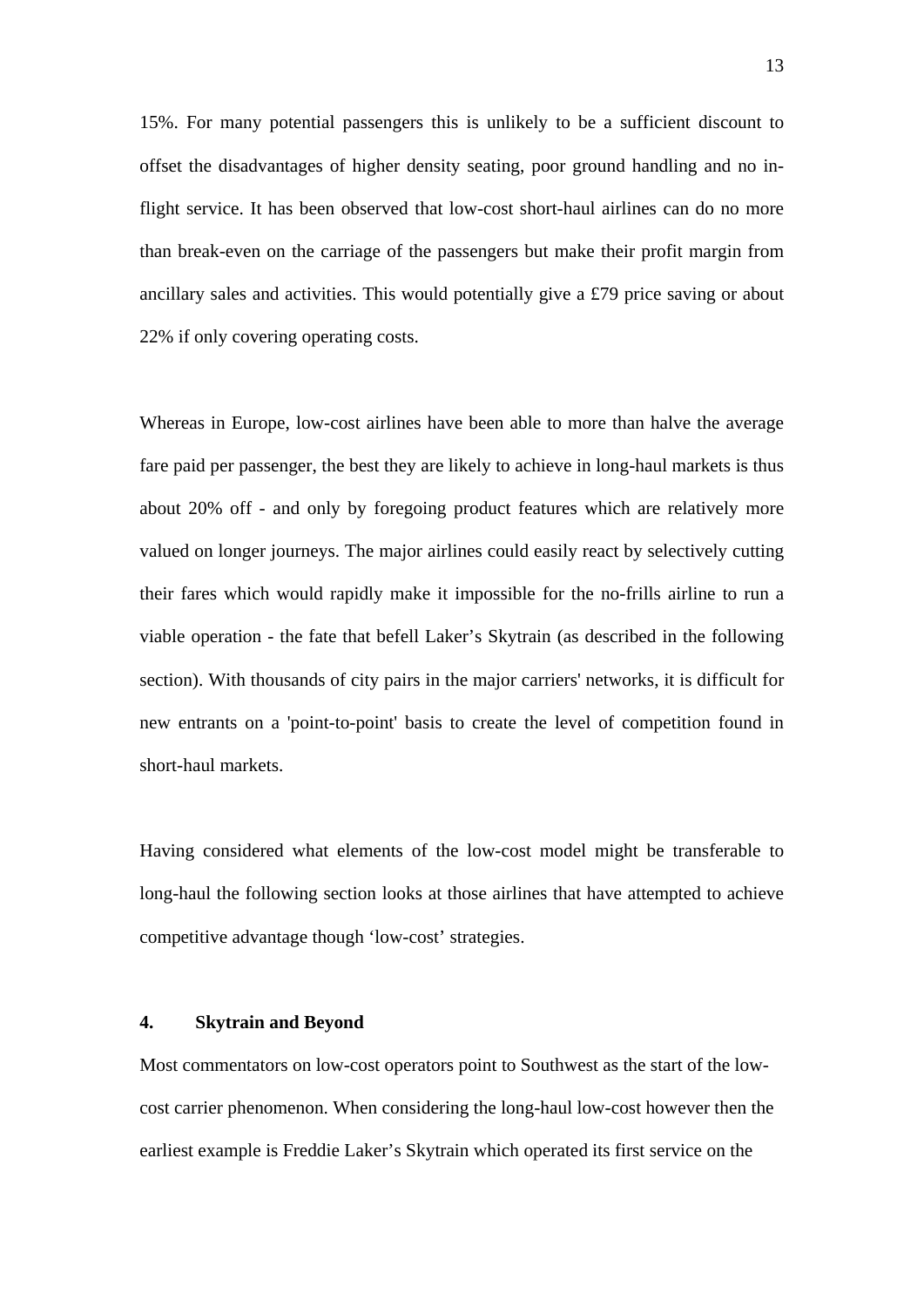26<sup>th</sup> September 1977 between Gatwick and New York. Skytrain had started as a charter business but moved to offer a cheap one way transatlantic 'no frills' service with tickets purchased in the airport on the day of travel. The service was single class with tickets costing £59 one-way.

Historically the relaxation of fare regulation on the transatlantic market led to highly competitive pricing, so much so that low-cost ventures such as Laker's Skytrain in the 1980's struggled to compete against aggressive pricing from established airlines (Calder, 2003; Lawton, 2002). Skytrain ultimately failed in February 1982 with debts of £270 million. There was a combination of factors leading to failure (see Armstrong, 2005) including the regulatory delays, the economic climate at the time, most notably recession and exchange rate exposure on debts, and competition including alleged anti competitive pricing from other airlines. Fuel prices also doubled between 1978-81 and as at the current time, airlines struggled to pass this on to the consumer through higher fares.

There are many historical examples where airlines have tried to compete on price. Since Laker a number of airlines have established services that could be considered to have elements of the low-cost model. PEOPLExpress and World Airways are two that operated on the North Atlantic. Virgin Atlantic has always based itself around a 'value-for-money' proposition. In many ways however, it is European charter airlines that can be seen as pioneering low-cost long-haul services. European charter airlines were early innovators in cost efficiency with high occupancy and aircraft utilisation.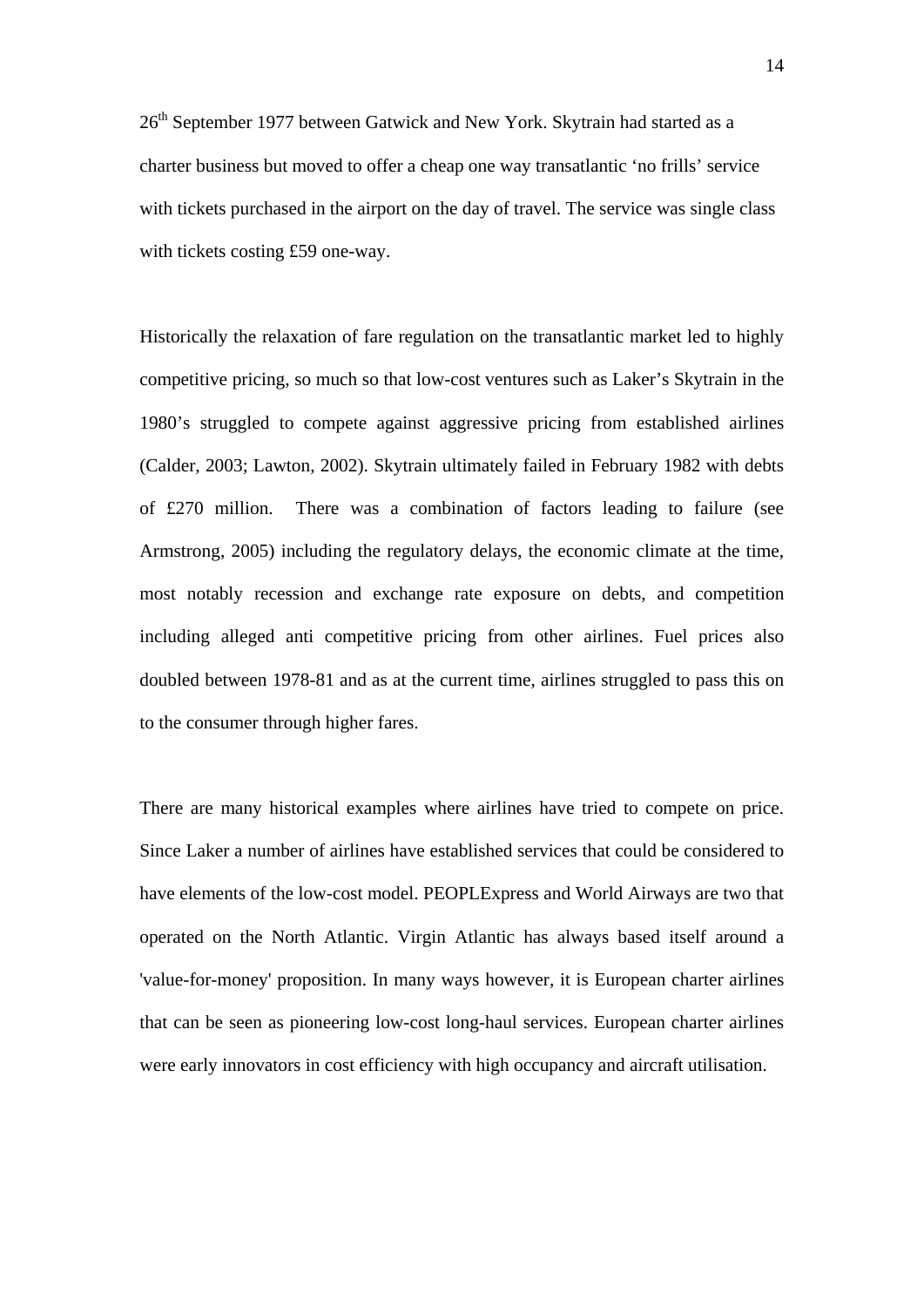The ability to complete on price has always been a key factor for long-haul airlines around the world. This was sometimes achieved through cost advantages but it has also arisen as a result of acting as a loss leader, a cross subsidy from a profitable network in other regions and / or government subsidy.

## **5. Recent Developments and Innovations**

A number of new entrants have started to offer what might be described as 'low-cost' services on long-haul routes. These include the European inclusive tour airline, Mytravel which currently offers a low-cost transatlantic service where passengers pay for their seat but pay extra for frills such as food and entertainment. A low-cost longhaul service to Australia from Manchester (UK) and Munich (Germany) has been started by Travelcitydirect.com and others proposed by Backpackers Express and FlyWho. Other examples include: Wardair Canada who offered high quality in-flight service but high density seating during the 1970s and early 1980s on charters catering for the 'Grannie' market - this market is now being tapped by Air Transat and Zoom. Icelandair undercut the traditional airlines by developing a hub in Reykjavik, originally using DC8-63s as the lowest cost aircraft. Britannia (now Thomsonfly) started charter flights to Australia, initially with a seat pitch of only 29 inches - the same as Ryanair - which was found to be impossible for this length of journey and two rows had to be removed to give 31 inches, the same as BA (although keeping the narrower seats with 8 abreast instead of 7 in the Boeing 767). Additionally the distinction between LCC's and legacy carriers is becoming more blurred. In recent years poor margins and competition has led many legacy carriers to adopt low-cost / no frills features and even to establish low-cost subsidiaries of their own. Aer Lingus now offer what appears to be their normal long-haul product at simple one-way fares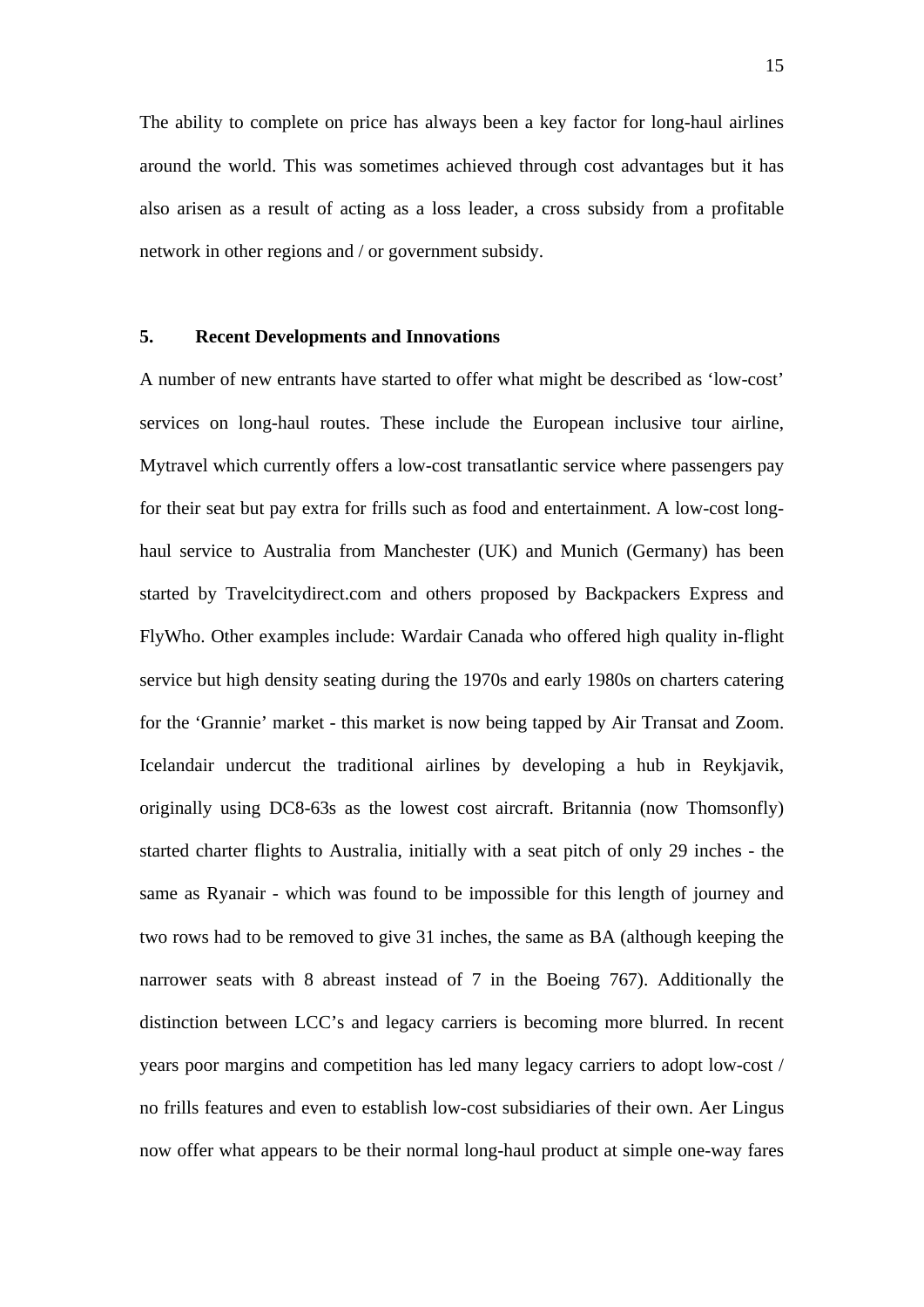on their website. This enables them to capture 'spill' from legacy carriers by passengers who do not meet the minimum stay requirements of the excursion fares or who booked too close to time of departure. Qantas has resurrected the Australian Airlines name for long-haul leisure routes that it couldn't operate viably in its own right. In contrast, Emirates has adopted the strategy of operating full service at a relatively low fare.

The preceding examples reveal that those who could be loosely described as long-haul low-cost airlines subsumes a range of organisational activities the long-term success of which remains to be seen. The next section considers the sustainability and likely future direction of long-haul LCC's.

# **6. Speculating about Developments and the Sustainability of the Low-cost Model on Long-Haul Routes**

Although the circumstances are somewhat loaded against a successful growth of longhaul routes by new-entrant or 'low-cost' airlines, it cannot be ignored. If long-haul services (depressed in the wake of September 11th, the SARS epidemic and rising fuel prices) become strongly profitable again for the major carriers then it is likely that other airlines will wish to obtain a share of this market. If European traffic for the low-cost airlines falters, then it is possible that carriers such as easyJet (with their greater focus on major airports than Ryanair) may investigate the possibility of attracting interline traffic to supplement their own local demand or even operating long-haul in their own right. Ryanair's Michael O'Leary has been recently quoted as saying that long-haul operation would be a "logical extension" of the airline's business formula (Anonymous, 2005b).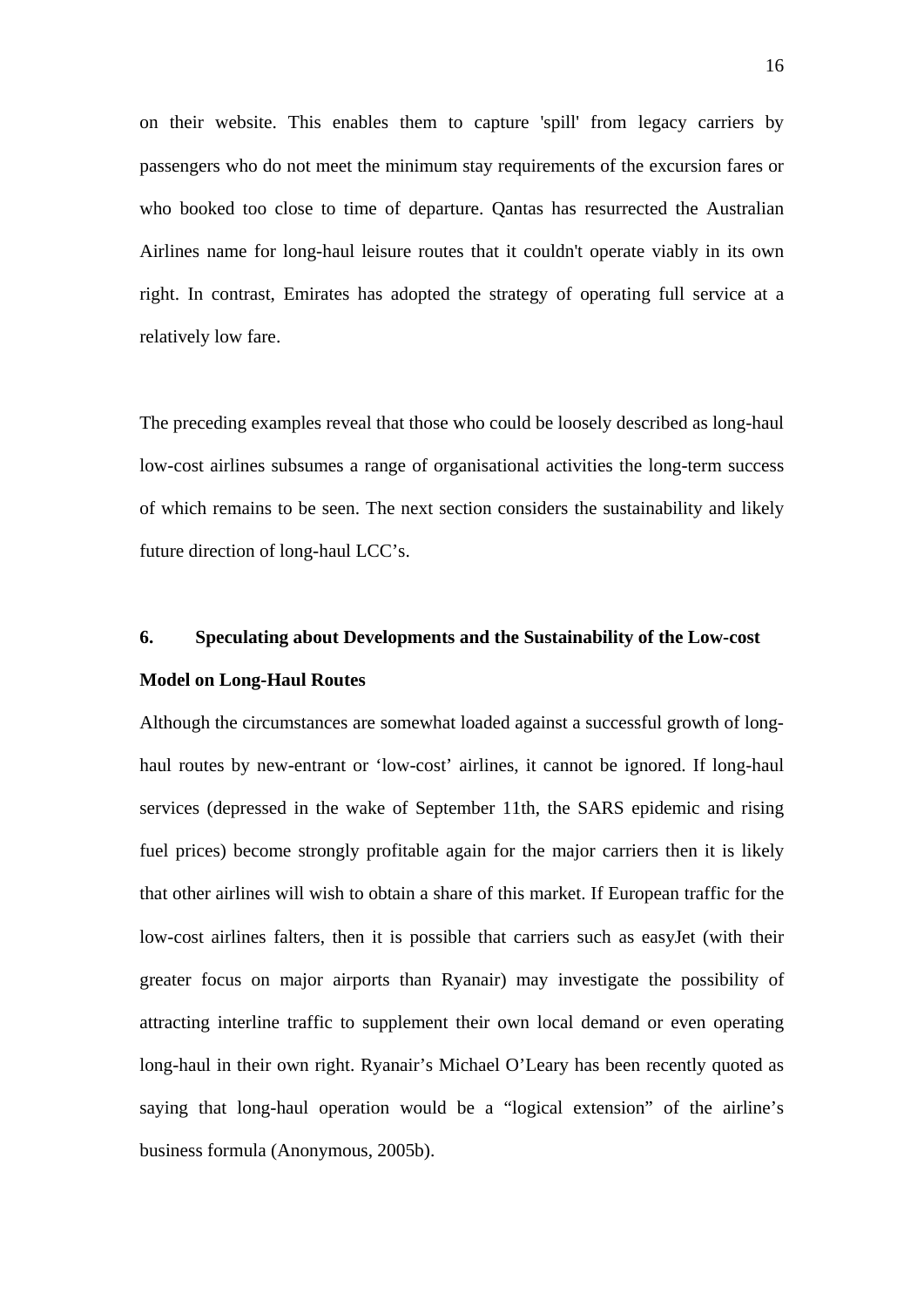Established LCC's may also be best placed in terms of knowledge experience and 'critical mass' to make a success on long-haul routes:

*"if someone could only answer the question of how to make the low-cost model work on long-haul then their would be a glittering prize awaiting them. But could the fact that nobody has yet unearthed this Holy Grail be because they are looking in the wrong place? The classic image of an aggressive new entrant in the mould of a Southwest, Jetblue, easyJet or Ryanair, shaking up the market. In fact it may well prove to be the established players themselves who will end up applying the hard low-fares lessons learned in the short-haul business to the longer haul."*  (Anonymous, 2004)

New aircraft types such as Airbus' A350 and Boeing's 787 may offer the potential to fly longer distances with a lower capacity aircraft. The Airbus A380 offers the lowest seat mile costs and it may be possible to fill 800 seats flying once a day on the densest sectors such as London-New York. On other routes however, frequencies will be uncompetitive thus making it impossible to attract enough market share. As airport costs are a small proportion of the total for long-haul flights there is a stronger argument for remaining in the major hub airports where there is more demand and potential feeder traffic. Low-cost short-haul networks that have become concentrated on certain airports are potentially interesting and could be used to provide 'do-ityourself' feeder services. London Stansted, Dublin, Baltimore, Washington Dulles, New York JFK, Las Vegas and Phoenix would seem to fall within this category.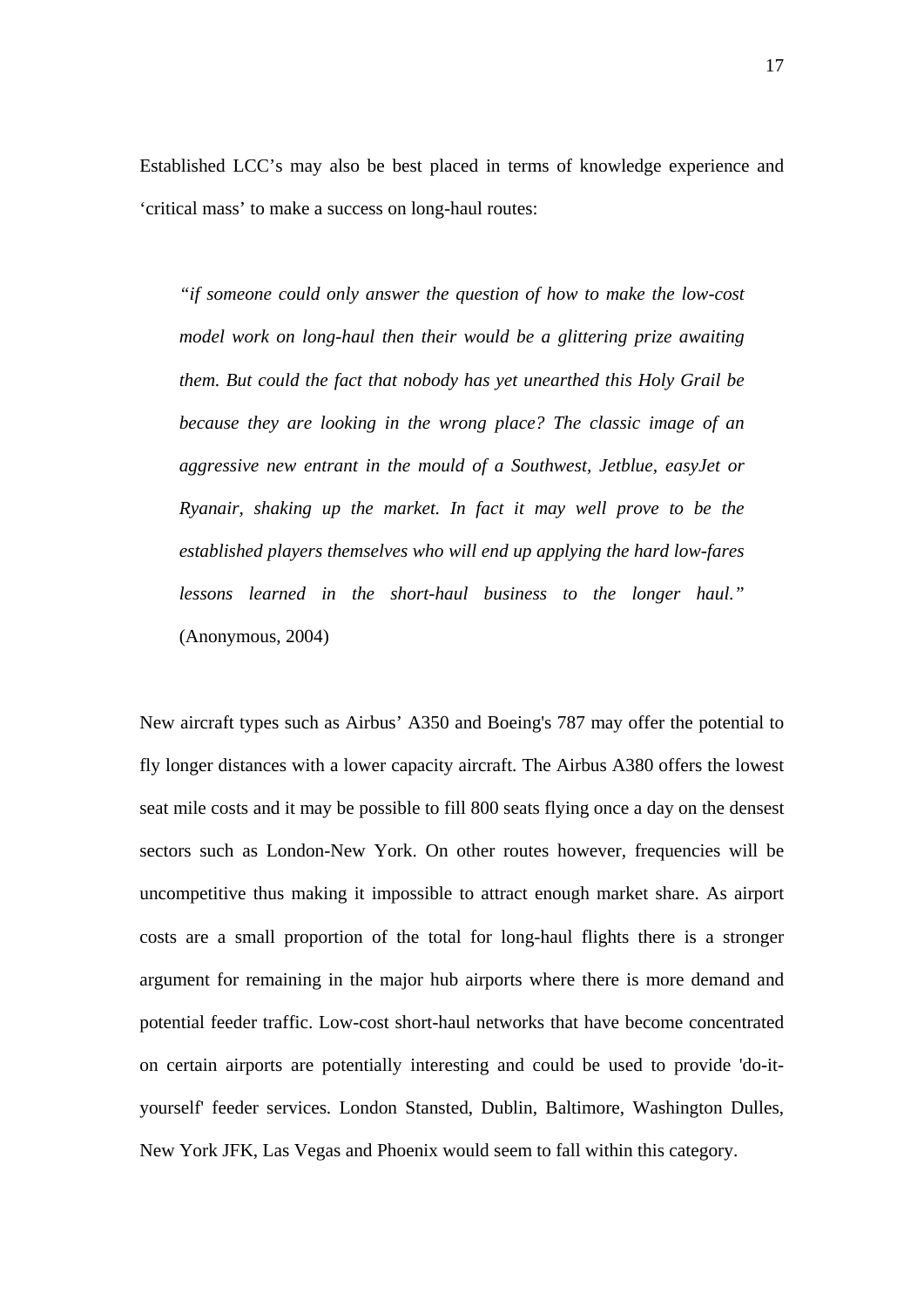Deregulation is also a potential spur to new services. Many markets are currently closed to anyone other than the two national carriers. As this breaks down, new entrants are likely to be on the low-cost / no frills model: Several Indian low-cost new entrants, for example, have expressed an intention to fly to Europe (e.g. Kingfisher). Liberalised bilaterals with the UK may make this possible.

In terms of areas where new entrants may achieve cost leadership, labour costs are perhaps the best category for attack: Eastern European carriers can undercut significantly by offering services via their hubs in locations such as Prague or Moscow to Asia. To deter this, Lufthansa has been anxious to sign up carriers such as LOT Polish for the Star Alliance (so they concentrate on feeding Lufthansa instead). This is still dependent on the hub model however. Maintaining low central administration costs may also be an effective way of achieving limited cost advantages over legacy airlines who remain reluctant to rid themselves of the comforts afforded by their 'overhead burden'.

The length of journey on long-haul routes means that the scope for stimulation of new traffic is more limited than in short-haul. There won't be any diversion from surface modes, effectively cutting off one source of growth. There is less likely to be new generation either because whereas people from the UK can now go to Barcelona for the weekend, they are not going to go to Los Angeles just because it is cheap. Availability of leisure time means most people will only make a maximum of one long-haul trip per year. The main area for growth is likely to be trading up from shorthaul to long-haul for the main holiday but even here the cost of other items (hotels,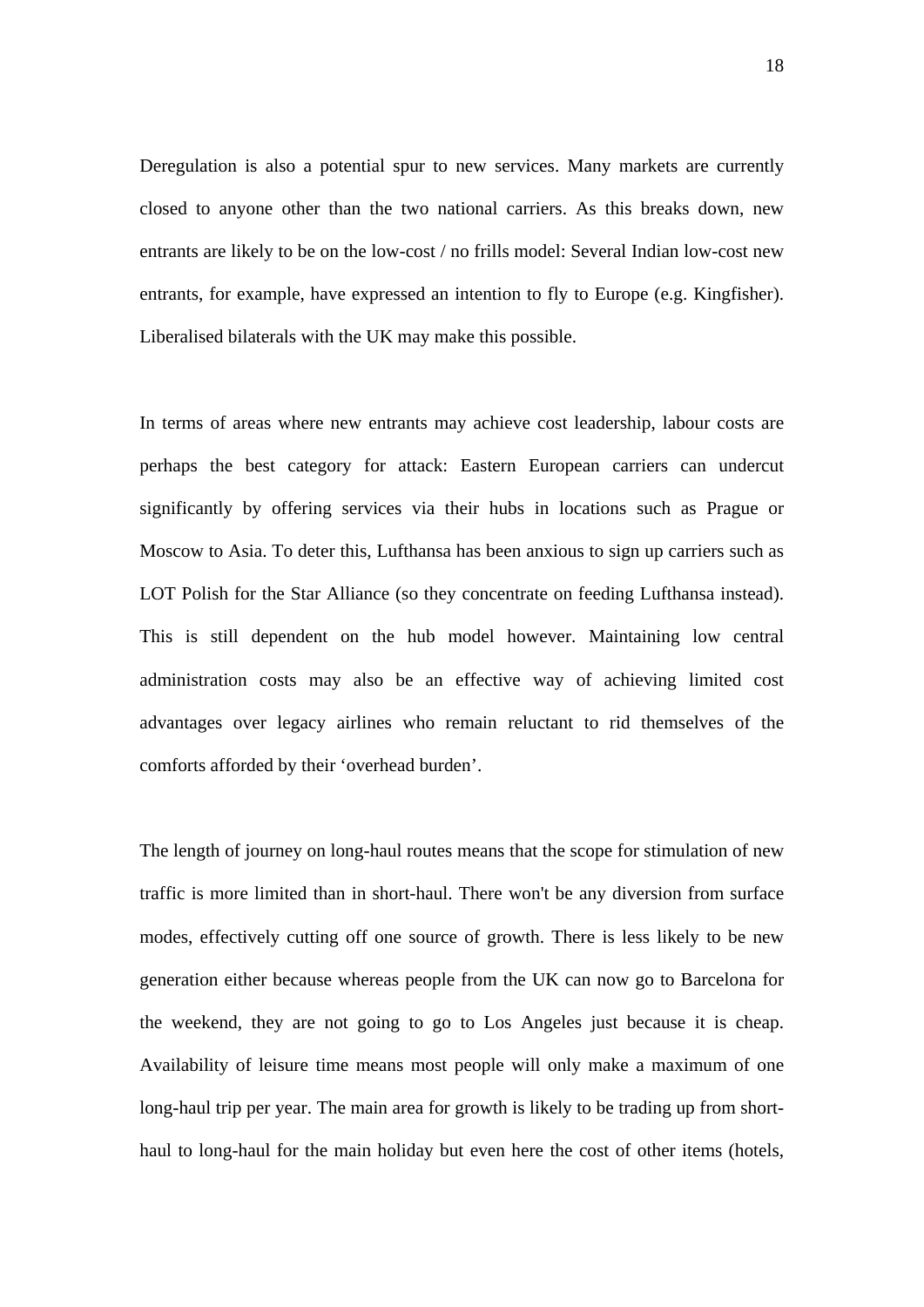food and car hire) means that the flight is only a small part of the total trip cost. Visiting friends and relatives (VFR) markets are hence likely to show the most stimulus. This may in part explain why Air New Zealand is able to go low-frills under 6 hours, these routes principally across the Tasman have a high proportion of tourism and VFR flows and are short-haul in the context of New Zealand's location relative to the rest of the world (New Zealand to Australia is more like Ireland-UK in the European context). Air New Zealand also faced low cost competition on the trans-Tasman market (including their own low-cost subsidiary Freedom Air)

In order to be successful new entrant airlines may be advised to keep some of the product features of the traditional carriers (more so than in short-haul). Low-cost long-haul services are most likely to be successful in:

- Pure leisure markets, especially VFR where air travel is a major part of the trip cost - these can be run at low frequency and majors do not have the business traffic to draw upon.
- Dense point-to-point markets where a modest market share is required to operate one flight per day.

The above points to the importance of cherry picking routes but this may in turn leave them exposed to the competitors' responses. The competitive nature of most aviation markets is such that airlines will need to be aware of cost efficiencies and price competitiveness. The emergence of LCC's on Long-Haul routes seems set to continue. The competitive responses by legacy carriers will be important in determining their fate. As much of the demand will have to come through diversion from traditional airlines, this is going to be more fiercely resisted than the new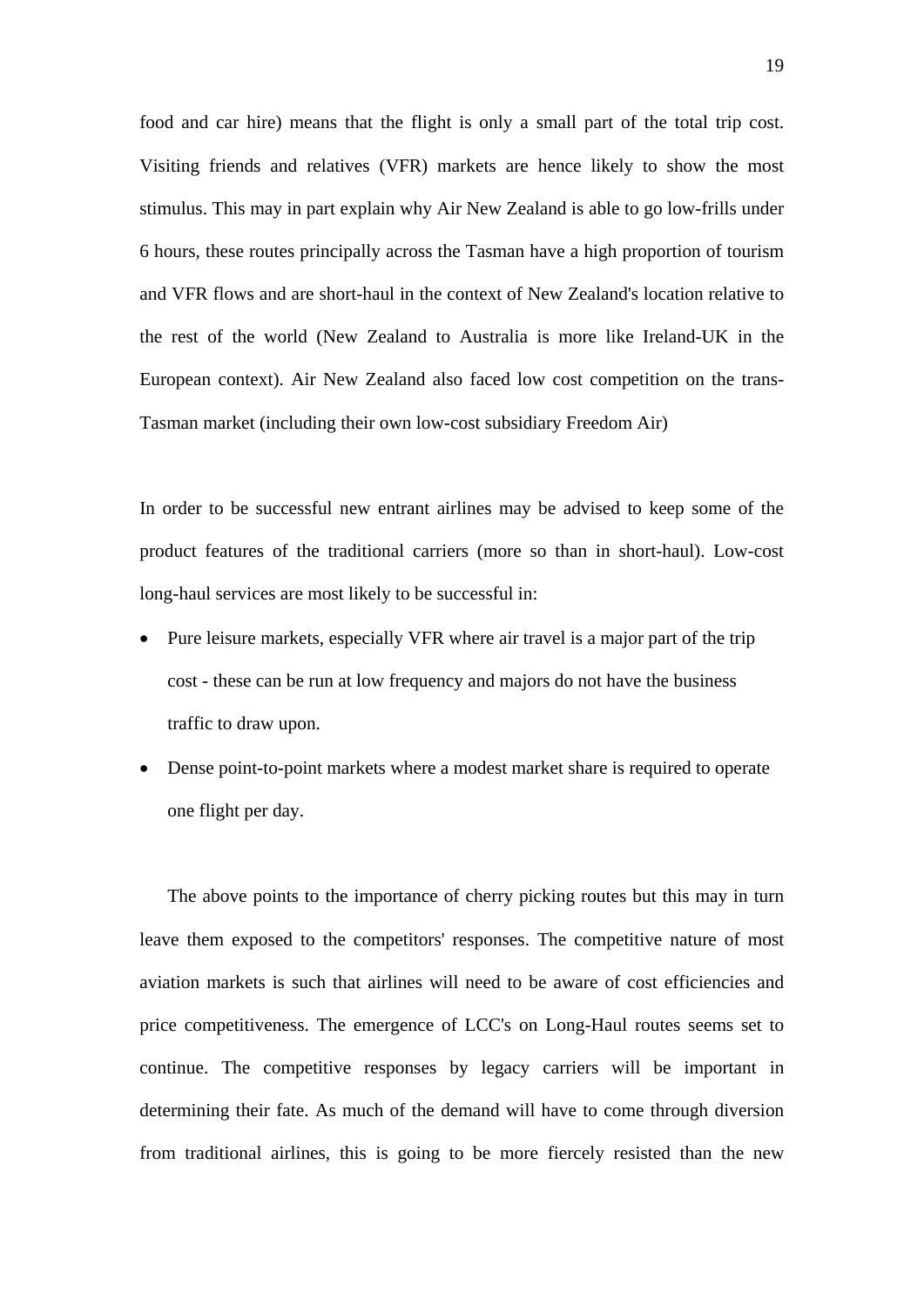generation possible in the short-haul market. Although legacy airlines are going nofrills in certain cases, 'the jury is still out' on how successful these have been.

#### **7. Conclusions**

The relative commercial success of some LCC's has led to it being perceived as an attractive business model and aspects are being utilised by long-haul operators. As yet established LCC's have been slow to move into long-haul routes but there are increasing signs of this happening. LCC's who have built up experience and skills in domestic and short-haul markets may be well placed to put such knowledge to good use in achieving cost advantages on long-haul routes. As many short-haul markets are becoming saturated with low-cost services, it may be tempting for established LCCs to diversify in this way.

The traditional airlines however are in a much stronger position in the long-haul arena. The importance of hub feed, the ability to cross-subsidise economy seats from high yield first and business class passengers and the difficulty of reducing 'frills' such as seat pitch, catering or entertainment much below the level currently provided on long-haul routes puts a 'low-cost' new entrant at a substantial disadvantage. On a cost per mile basis, long-haul air fares already offer good value for money and the relative advantage a no-frills operation can achieve is perhaps 20%, a long way from the 50% or more in the short-haul markets. The traditional airlines are most exposed in the pure leisure markets (including Visiting Friends and Relatives) that have little high yield traffic to draw upon. These passengers are less sensitive to frequency so nonstop point-to-point services can capture the demand on one or two flights per week. In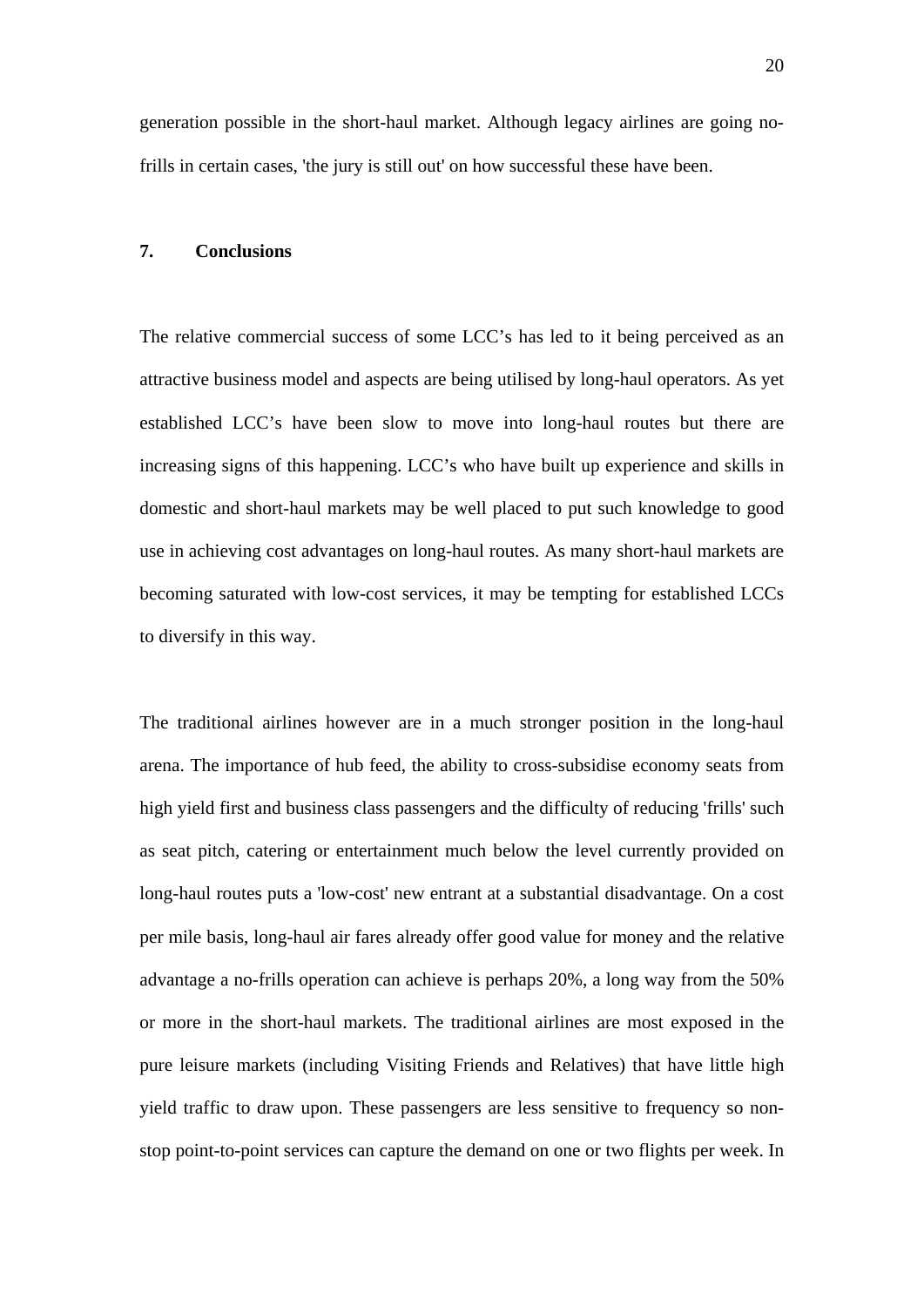very large markets such as London-New York it should be possible to obtain sufficient traffic to fill a daily flight with a modest market share.

Whilst mostly associated with short-haul operations, certain aspects of the LCC model can be readily adapted to the long-haul market. These are however well known to legacy carriers and new entrants alike. The distinction between LCC's and other carriers are becoming more blurred as many airline have adopted elements of the lowcost model already and in long-haul markets, LCC's will have to adopt some elements of the traditional business model. Any airline wishing to maintain cost advantages may find itself needing to continually look for ways to innovate. The cost structure of long-haul operations is such that cost advantages may be most readily achievable in labour costs and central administration.

The success of long-haul LCC's will not only be dependent on achieving cost advantages. Demand for long-haul 'no frills' services may be determined by more than just price. Competitor responses may also determine the viability of services. There has been a long history of competitors offering cross subsidised low fares to see off new entrants, who face a much steeper challenge than in the short-haul market to building critical mass. The major carriers' position is not without risk however. Although some of the new entrants may not ultimately prove viable, their main achievement may be to push the major airlines into losses on what has to date been the one remaining profitable part of their operations.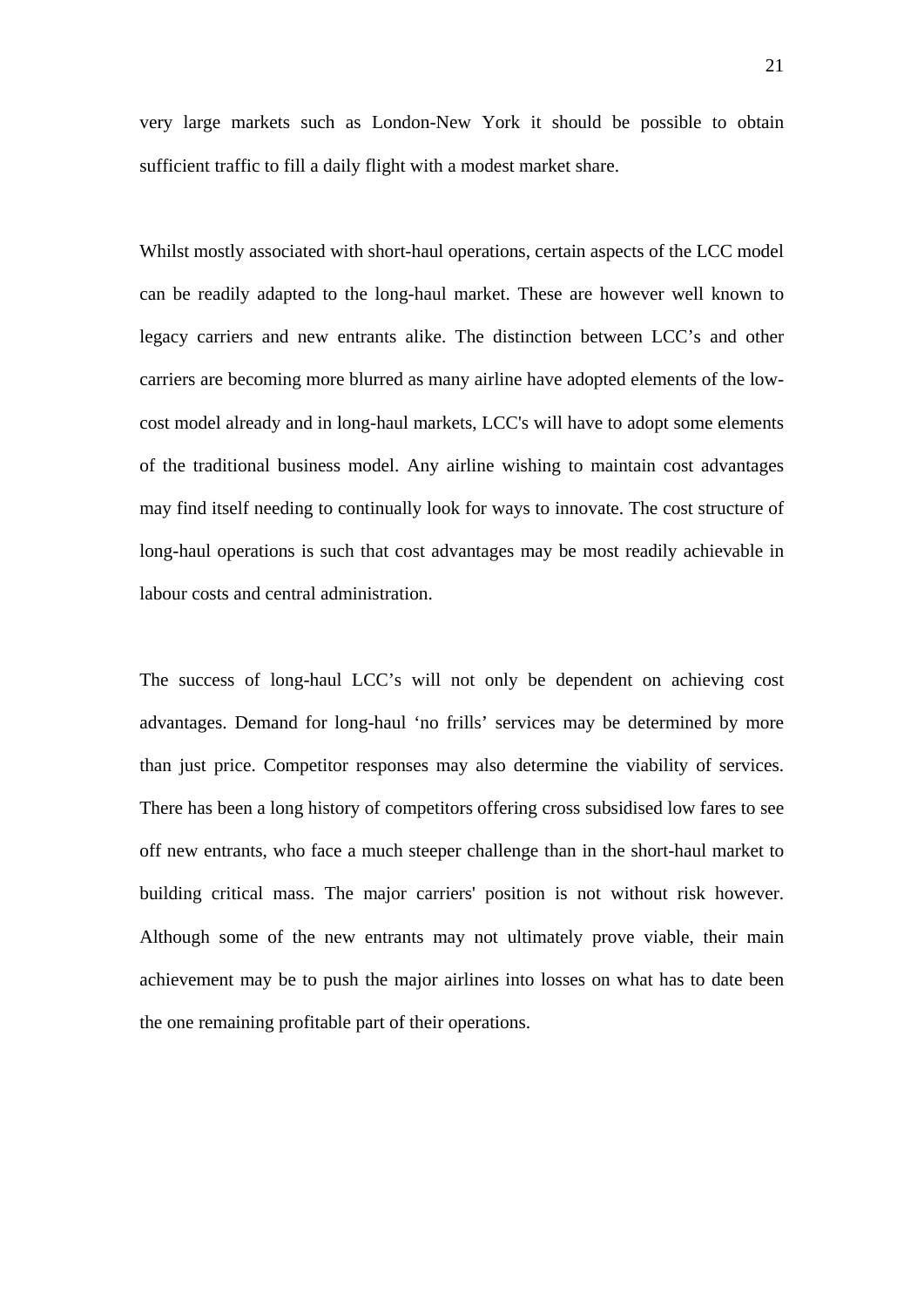#### **References**

Alderighi, M., Cento, A., Nijkamp, P., and Rietveld, P., 2005. Network Competition – The Coexistance of Hub-and-Spoke and Point-to-Point Systems. *Journal of Air Transport Management,* 11, 328-334.

Anonymous., 2004. Long-haul Low-cost. *Airline Business*, 20 (1).

Anonymous., 2005a. Emirates: the long-haul, low-cost carrier. *Aviation Strategy*, 91, 4-6.

Anonymous., 2005b. Ryanair opens new UK bases. *Airliner World*, 11, 6.

- Armstrong, P., 2005. The Flight of the Accountant: A Romance of Air and Credit, *Critical Perspectives on Accounting*, 16, 165-183.
- Association of European Airlines (AEA)., 2004. *AEA Yearbook 2004*. Association of European Airlines. Brussels, P VI-9.
- Association of European Airlines (AEA)., 2004. S.T.A.R. passenger and cargo data downloaded on 20th July 2005 from http://www.aea.be/AEAWebsite/Presentation\_Tier/Pr\_GroupMenuItem.aspx? NodeID=rootMenu402
- Barrett, S.D., 2004. The Sustainability of the Ryanair Model. *International Journal of Transport Management,* 2, 89-98.
- Calder, S. 2003. *No Frills: The Truth Behind the Low-Cost Revolution in the Skies*, London: Virgin Books.
- Campbell, A., and Kingsley Jones, M., 2002. Rebel Skies: Is There Any Stopping the Low-Cost Carriers? *Flight International,* 161(4825), 29-37.

Civil Aviation Authority., 2005. UK Airline Statistics. www.caa.co.uk/erg Accessed July 20, 2005.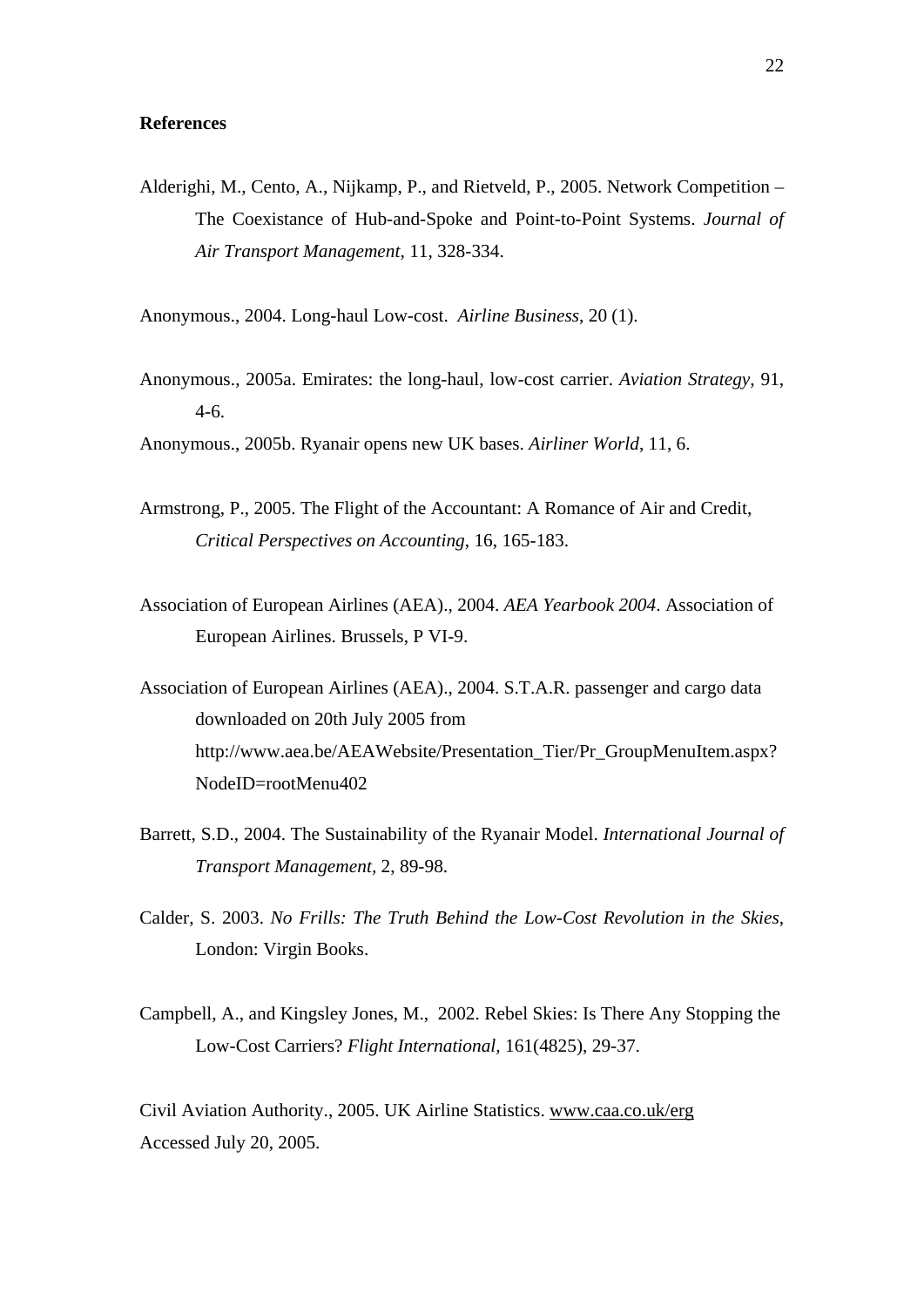Civil Aviation Authority., 2004. UK Airline Financial tables Accessed on 12th December 2004,

http://www.caa.co.uk/default.aspx?categoryid=80&pagetype=88&sglid=13&fld=200 1\_2002

Doganis, R., 2001. *Airline Business in the 21<sup>st</sup> Century*, London: Routledge.

Flint, P., 2003. The World has Changed Forever. *Air Transport World*, 40(3), 22-26.

- Francis, G., Humphreys, I.M., and Ison, S.G., 2004. Airports' Perspectives on the Growth of Low-cost Airlines and the Remodelling of the Airport-Airline Relationship, *Tourism Management*, 25, 507-514.
- Francis, G., Humphreys, I.M., Ison, S.G., and Aicken. M., 2006. 'Where Next for Low-cost airlines? A Spatial and Temporal Comparative Study. *Journal of Transport Geography,* 14, 83-94.
- Hooper, P. 2005. The environment for Southwest Asia's New and Evolving Airlines, *Journal of Air Transport Management,* 11, 335-347.

IATA., 2005. *World Air Transport Statistics*, IATA, Montreal, 53-54.

- Langfield-Smith, K., 1997. Management Control Systems and Strategy*, Accounting Organisations and Strategy.* 22, 207-232.
- Lawton, T.C. 2002. *Cleared for Take Off: Structure and Strategy in Low Fare Airline Business*, Aldershot: Ashgate.
- Noakes, G., 2004. Civair Links Stansted to Cape Town. *Travel Trade Gazette.* 6 (8), 7.
- Office for National Statistics, 2004. UK International Passenger Survey, London, The Stationery Office.
- O'Toole, K. & Ionides, N., 2005. Points of Sale, *Airline Business*, 21 (6), 42-45.

Porter, M., 1985. *Competitive Advantage*, New York: Free Press.

Williams, G., Mason, K., Turner, S., 2003. '*Market Analysis of Europe's Low-cost Airlines: An Examination of Trends in the Economics and Operating*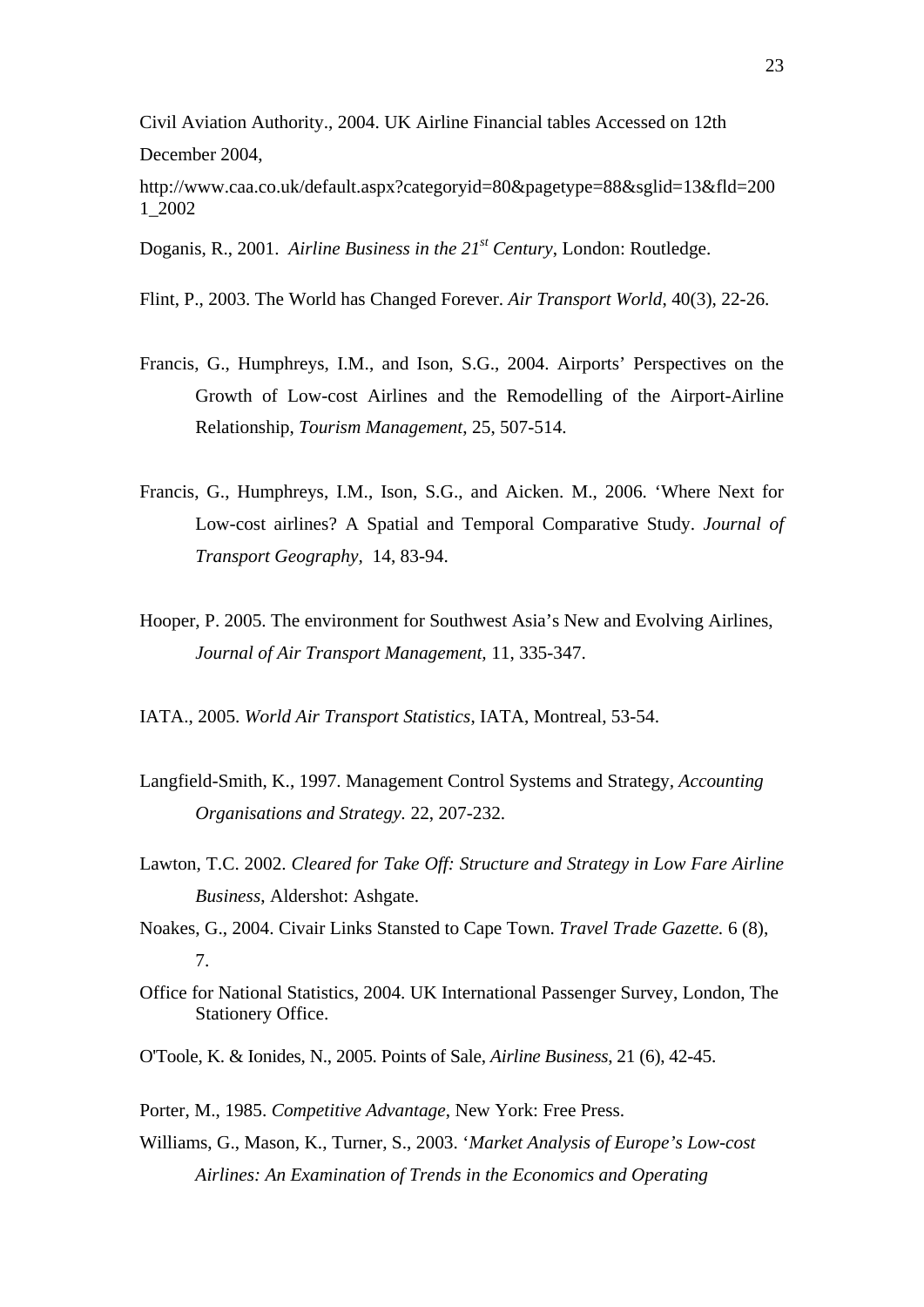*Characteristics of Europe's Charter and No-frills scheduled Airlines'* Air Transport Group Research Report, Cranfield University.

| <b>Cost Efficiency Areas</b>     | <b>Application to Short-haul</b><br><b>LCC</b> Operations | <b>Applicability to Long-haul</b> |  |
|----------------------------------|-----------------------------------------------------------|-----------------------------------|--|
| Single class                     | Usually although not                                      | Multi-class. Importance of        |  |
|                                  | always                                                    | front of aircraft yields          |  |
| Seating                          | 'Cram them in' and often                                  | Comfort more important the        |  |
|                                  | no pre allocation                                         | further you fly. Need for         |  |
|                                  |                                                           | toilets and galley. Pre           |  |
|                                  |                                                           | allocation may be                 |  |
|                                  |                                                           | demanded.                         |  |
| <b>High Aircraft Utilisation</b> | Seen as crucial                                           | Already achieved because of       |  |
|                                  |                                                           | longer sector lengths             |  |
| Load factors                     | High occupancy                                            | Yes potentially                   |  |
| No frills                        | Yes but variations in what                                | Limited by the need to offer      |  |
|                                  | is offered / charged extra                                | some additional services          |  |
|                                  | for                                                       | based on flight duration          |  |
| Catering                         | Peanuts.                                                  | Longer haul passengers are        |  |
|                                  |                                                           | likely to value this more         |  |
|                                  |                                                           | highly                            |  |
| In flight entertainment          | Limited may be charged                                    | Longer haul passengers are        |  |
|                                  | extra                                                     | likely to value this more         |  |
|                                  |                                                           | highly                            |  |
| e ticketing and e                | Early innovators in this                                  | Yes                               |  |
| marketing                        | area                                                      |                                   |  |
| <b>Frequent Flier schemes</b>    | Limited number of LCC                                     | Maybe seen as more<br>valuable    |  |
| <b>Network</b>                   | have these<br>Tend to start Point to Point                |                                   |  |
|                                  |                                                           | <b>Importance of Hubs</b>         |  |
| Single Fleet                     | but develop networks<br>Yes but a trend away from         | Yes but range and capacity        |  |
|                                  | B737's                                                    | issues such that one aircraft     |  |
|                                  |                                                           | type may not be suitable for      |  |
|                                  |                                                           | all routes                        |  |
| Cargo                            | N <sub>o</sub>                                            | Traditionally an important        |  |
|                                  |                                                           | source of revenue                 |  |
| Fast turn around                 | Importance of fast turn                                   | Typically less important          |  |
|                                  | around                                                    | since aircraft spend longer in    |  |
|                                  |                                                           | the air                           |  |
| Use of secondary                 | Often preferred from cost                                 | Potentially depends on            |  |
| airports                         | and efficiency perspective                                | individual airport's facilities   |  |
| Crew Utilisation                 | Try to achieve cost                                       | International cost savings        |  |
|                                  | advantages                                                | and regulatory differences.       |  |

# **TABLE 1: Applicability of Cost Efficiencies to Long-haul Operations**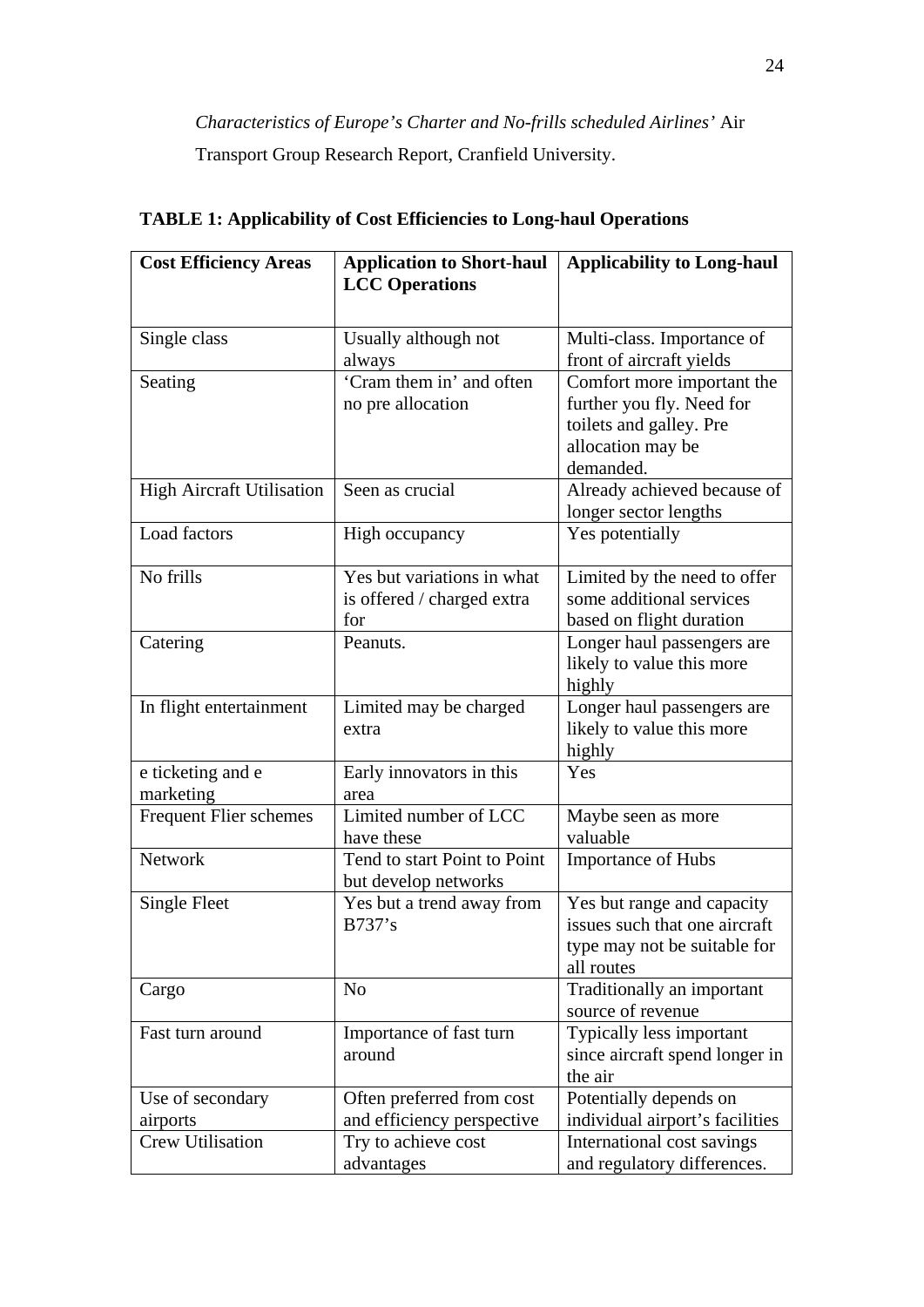| Regulations on duration of |
|----------------------------|
| duty                       |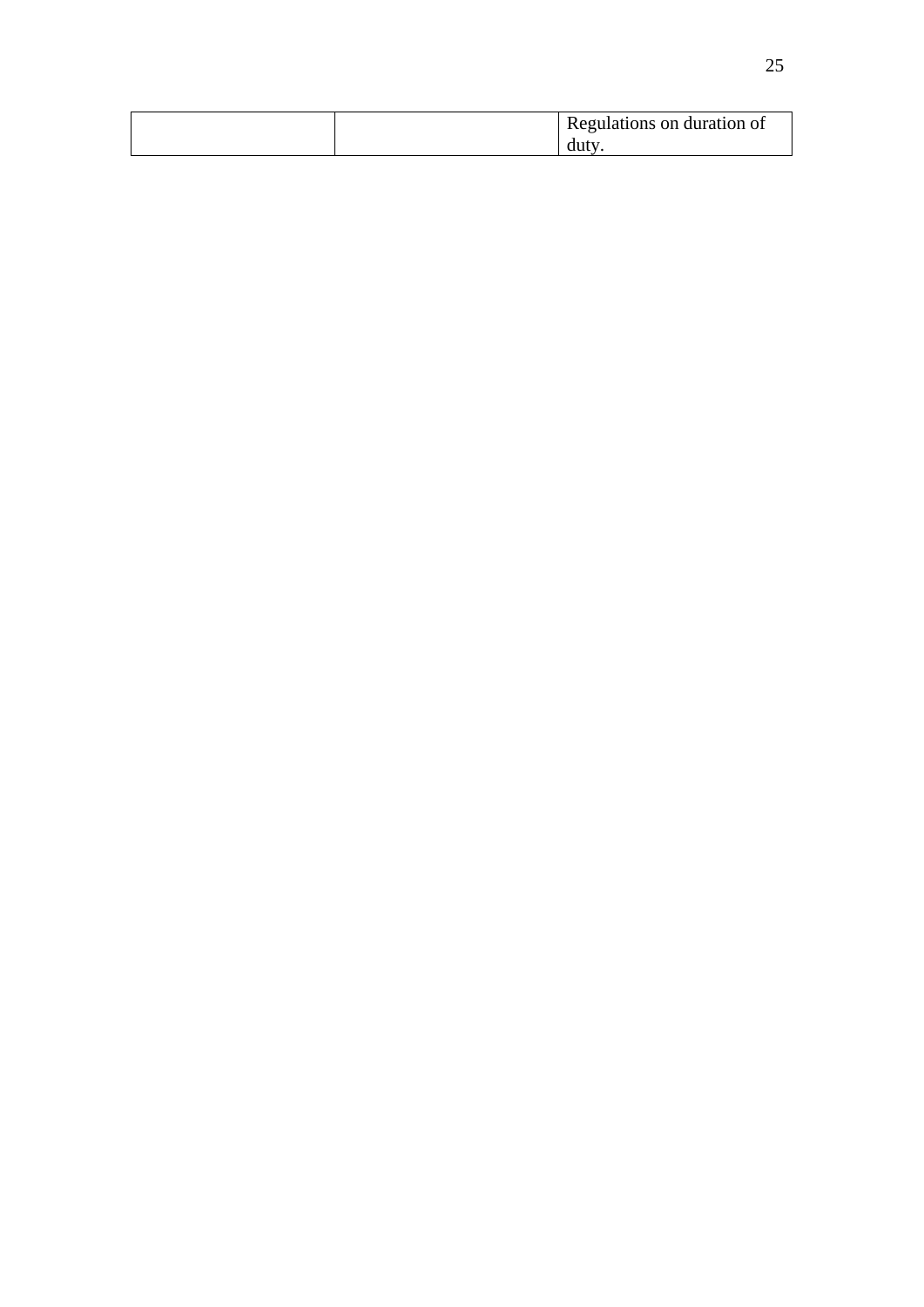| <b>Airline</b>         | <b>Boeing 737/</b><br>Airbus A320<br>daily utilisation<br>hours | <b>Europe</b><br>passenger<br>load factor<br>(%) | <b>Boeing 747-400</b><br>daily utilisation<br>hours | Long-haul<br>passenger<br>load factor<br>(%) |
|------------------------|-----------------------------------------------------------------|--------------------------------------------------|-----------------------------------------------------|----------------------------------------------|
| Air France             | 8.3 (A320)                                                      | 63                                               | 14.5                                                | 81                                           |
| <b>British Airways</b> | 8.0 (A320)                                                      | 68                                               | 12.9                                                | 77                                           |
| British Midland        | $8.6*(A320)$                                                    | 67                                               |                                                     |                                              |
| <b>KLM</b>             | 7.4 (737-300)                                                   | 75                                               | 15.5                                                | 84                                           |
| Lufthansa              | 8.4 (A320)                                                      | 69                                               | 15.2                                                | 83                                           |
| Virgin Atlantic        |                                                                 |                                                  | 13.9                                                | 78                                           |
| easyJet                | $11.8*(737-700)$                                                | 77                                               |                                                     |                                              |
| <b>Buzz</b>            | $11.3*(737-300)$                                                | 75                                               |                                                     |                                              |
| Air Berlin             | $10.5(737-800)$                                                 | 74                                               |                                                     |                                              |
| Germanwings            | na                                                              | 82                                               |                                                     |                                              |

**TABLE 2: Utilisation of Short-haul and Long-haul Aircraft** 

Source: Compiled from IATA (2005) and AEA statistics (2004) and CAA Statistics\* (2005).